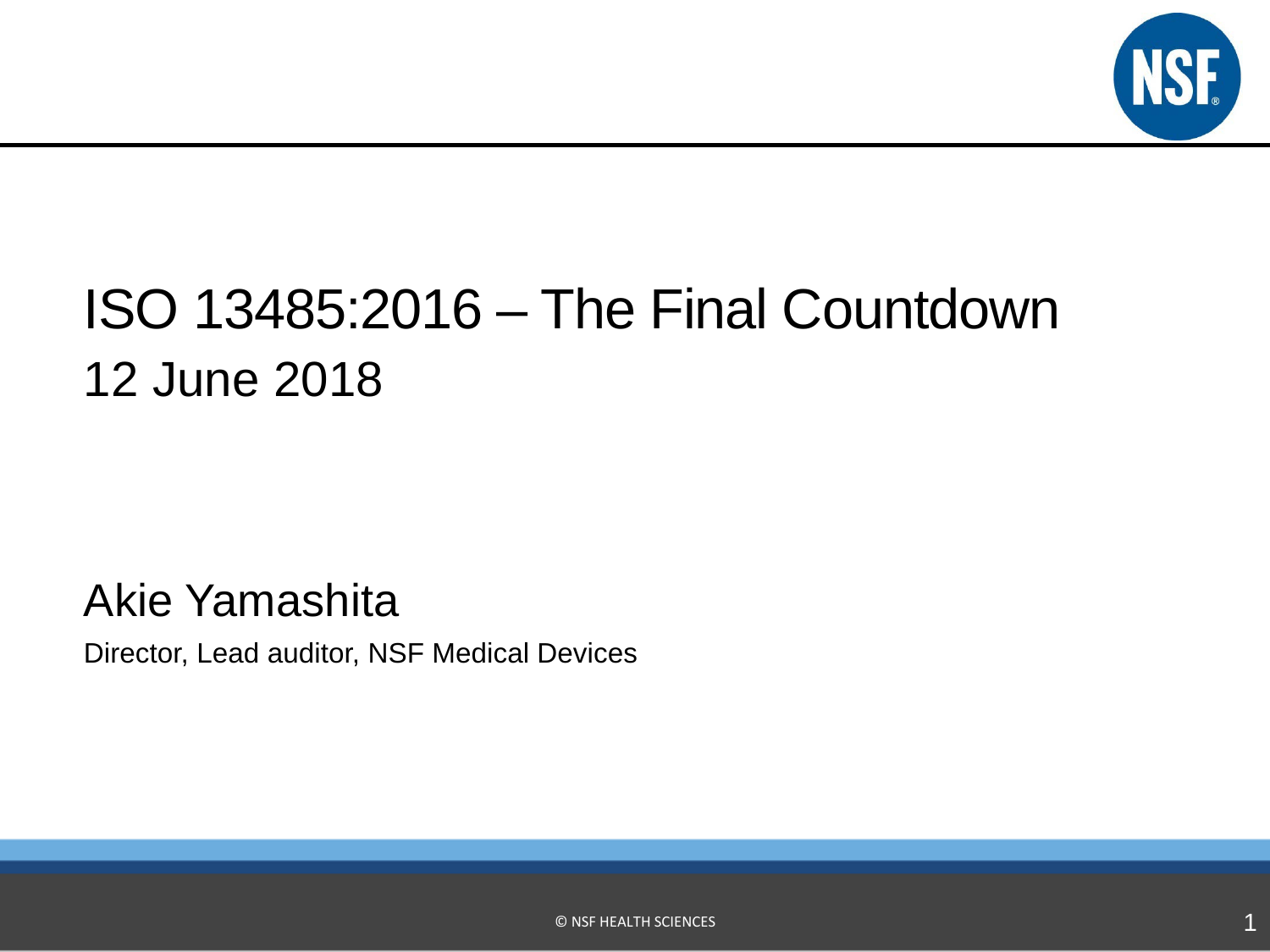

This document is intended to facilitate an oral briefing. It is not intended for use as a stand-alone report.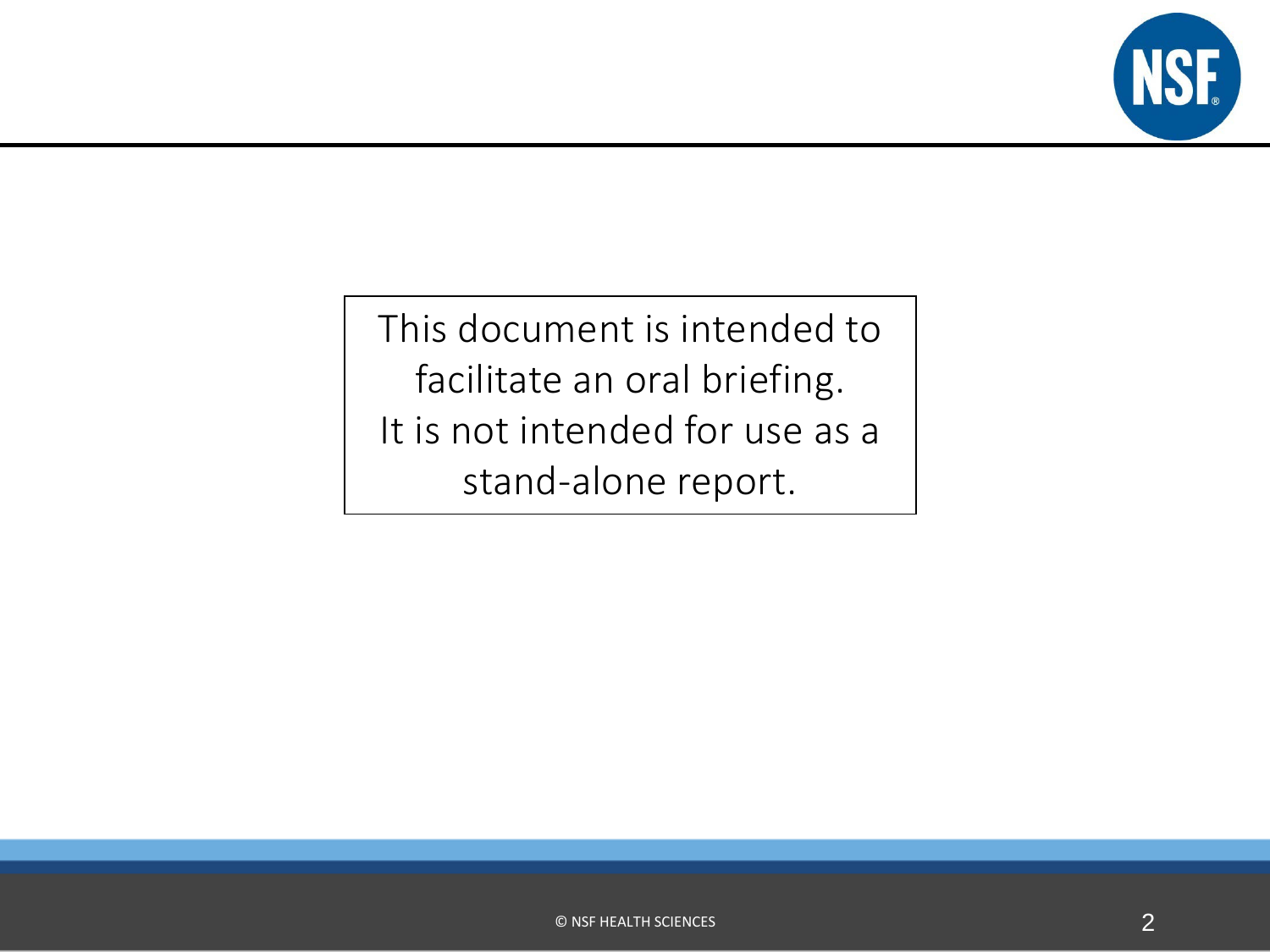

Understand major differences between ISO 13485:2003 and ISO 13485:2016

- **Eldentify transition timelines** 
	- ISO 13485:2016
	- CMDCAS to MDSAP

Recognize ISO 13485:2016 impact on MDSAP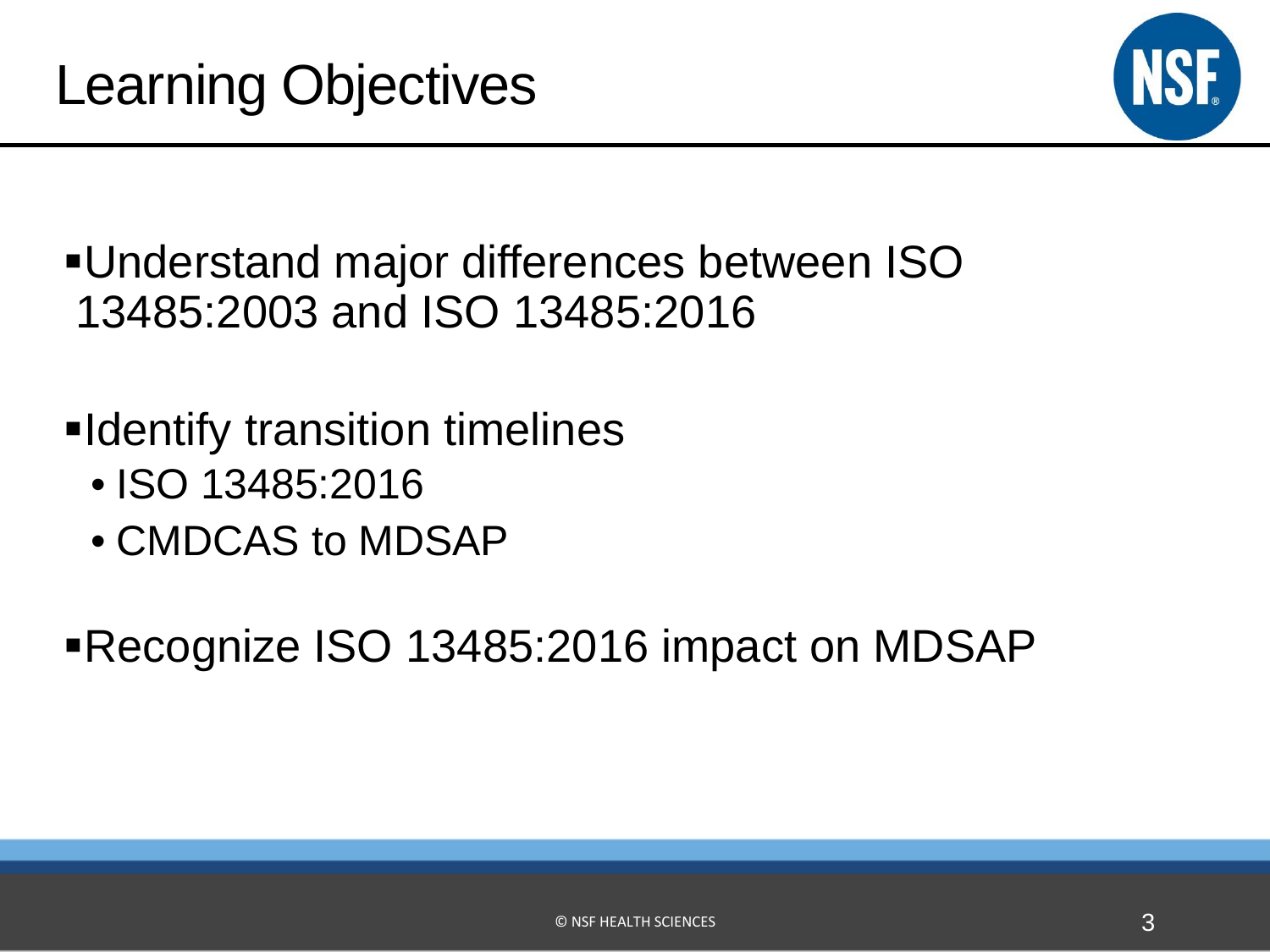# 0.2 Clarification of Concepts



- Describes phrase "as appropriate" and provides two additional considerations for determination of appropriateness:
	- Compliance with regulatory requirements
	- Necessary to manage risks
- Limits "risk" to safety and performance of the medical device or meeting regulatory requirements and excludes "business risk"
- Explains when term "**documented**" is utilized that it includes concepts of *establish, implement and maintain*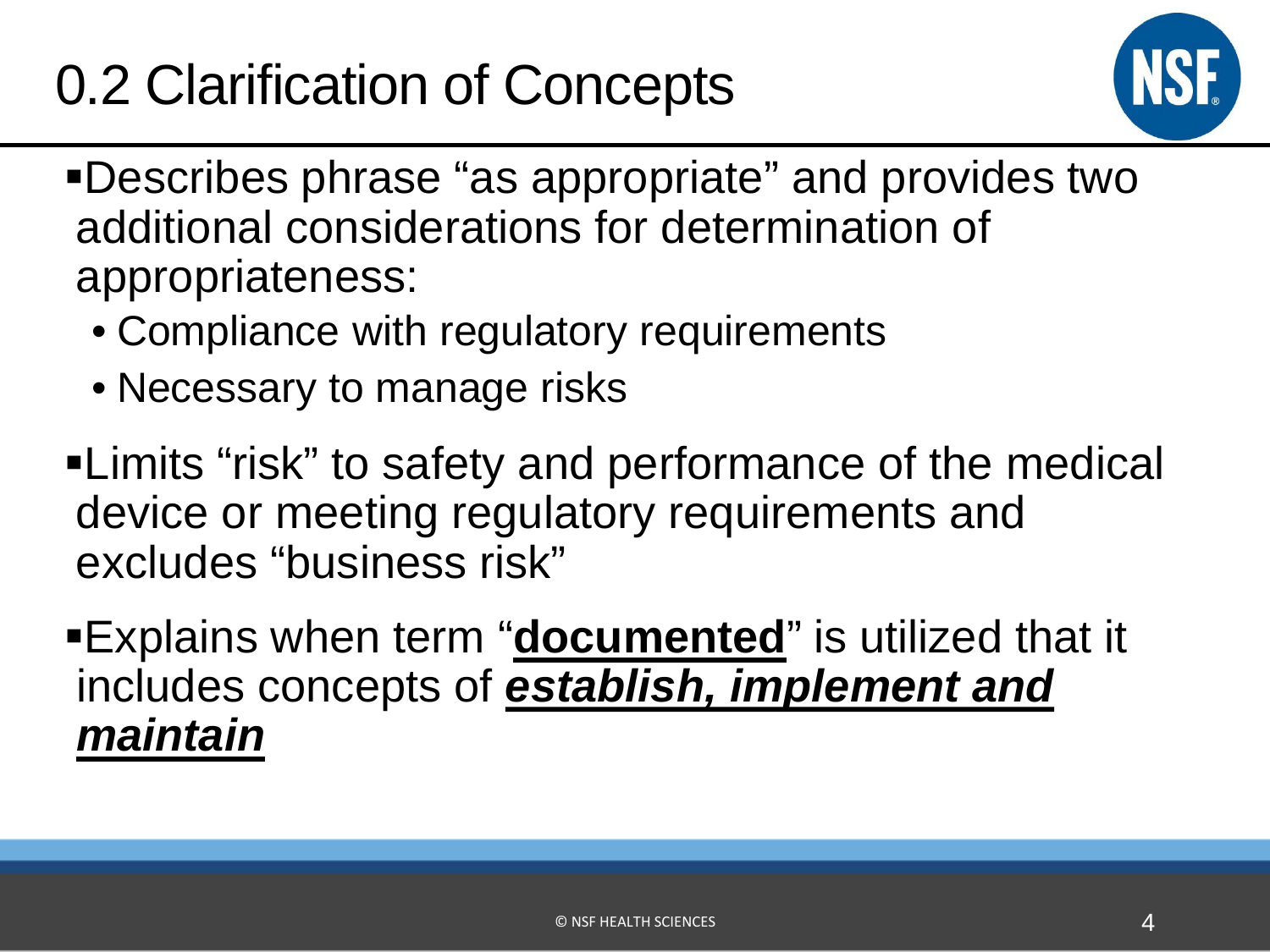

### 4.1.1 General requirements

The organization shall *establish,* document*, implement and maintain* a quality management system and maintain its effectiveness in accordance with the requirements of this International Standard and applicable regulatory requirements.

The organization shall identify The organization shall establish, implement and maintain any requirement, procedure, activity or arrangement required to be documented by this International Standard or applicable regulatory requirements.

The organization shall document the role(s) undertaken by the organization under the applicable regulatory requirements.

NOTE: Roles undertaken by the organization can include manufacturer, authorized representative, importer or distributor.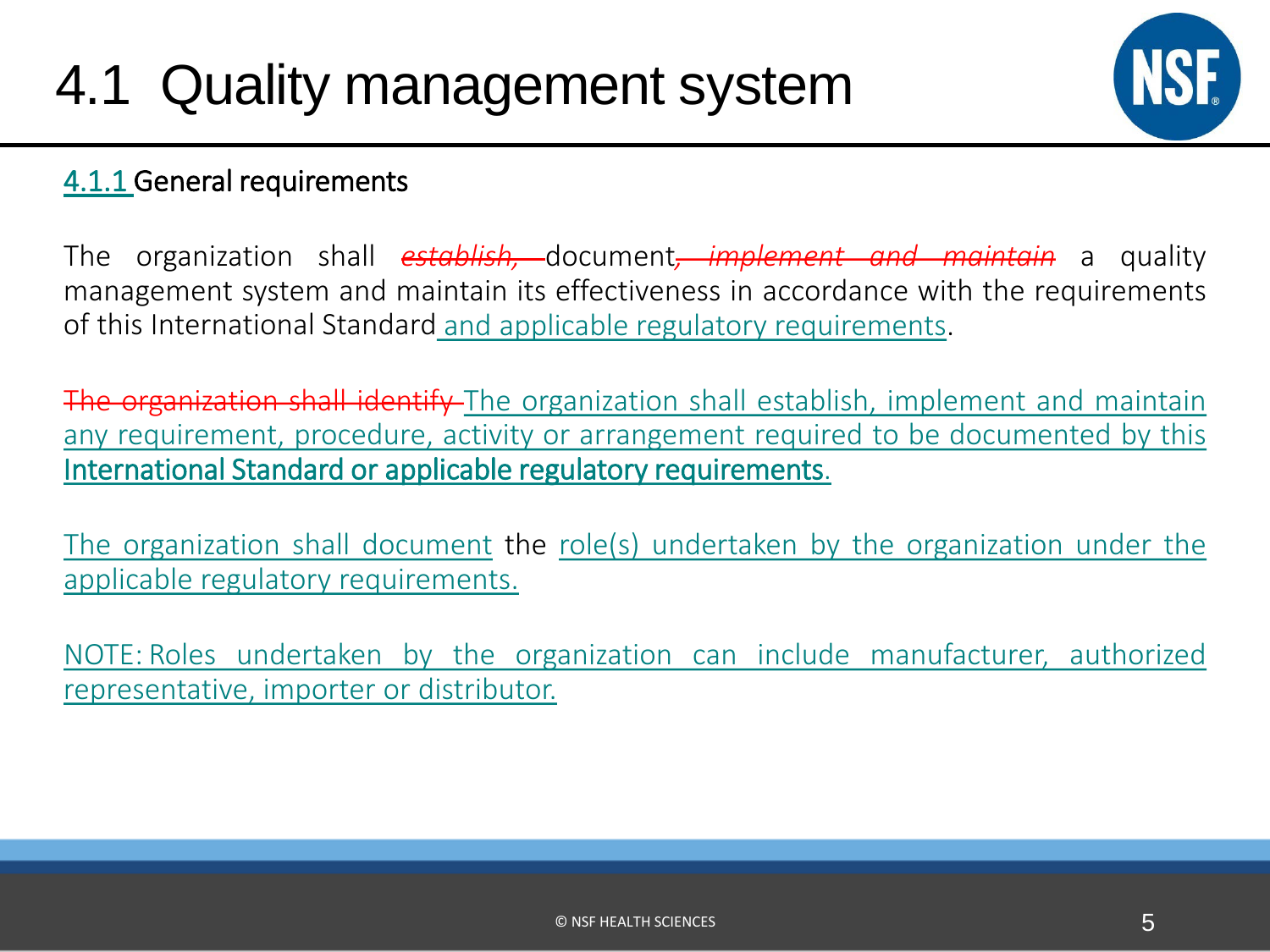

### 4.1.2 The organization shall:

a) determine the processes needed for the quality management system and their the application of these processes throughout the organization  $(see 1.2)$ , taking into account the roles undertaken by the organization;

b) apply a risk based approach to the control of the appropriate processes needed for the quality management system;

c) determine the sequence and interaction of these processes,.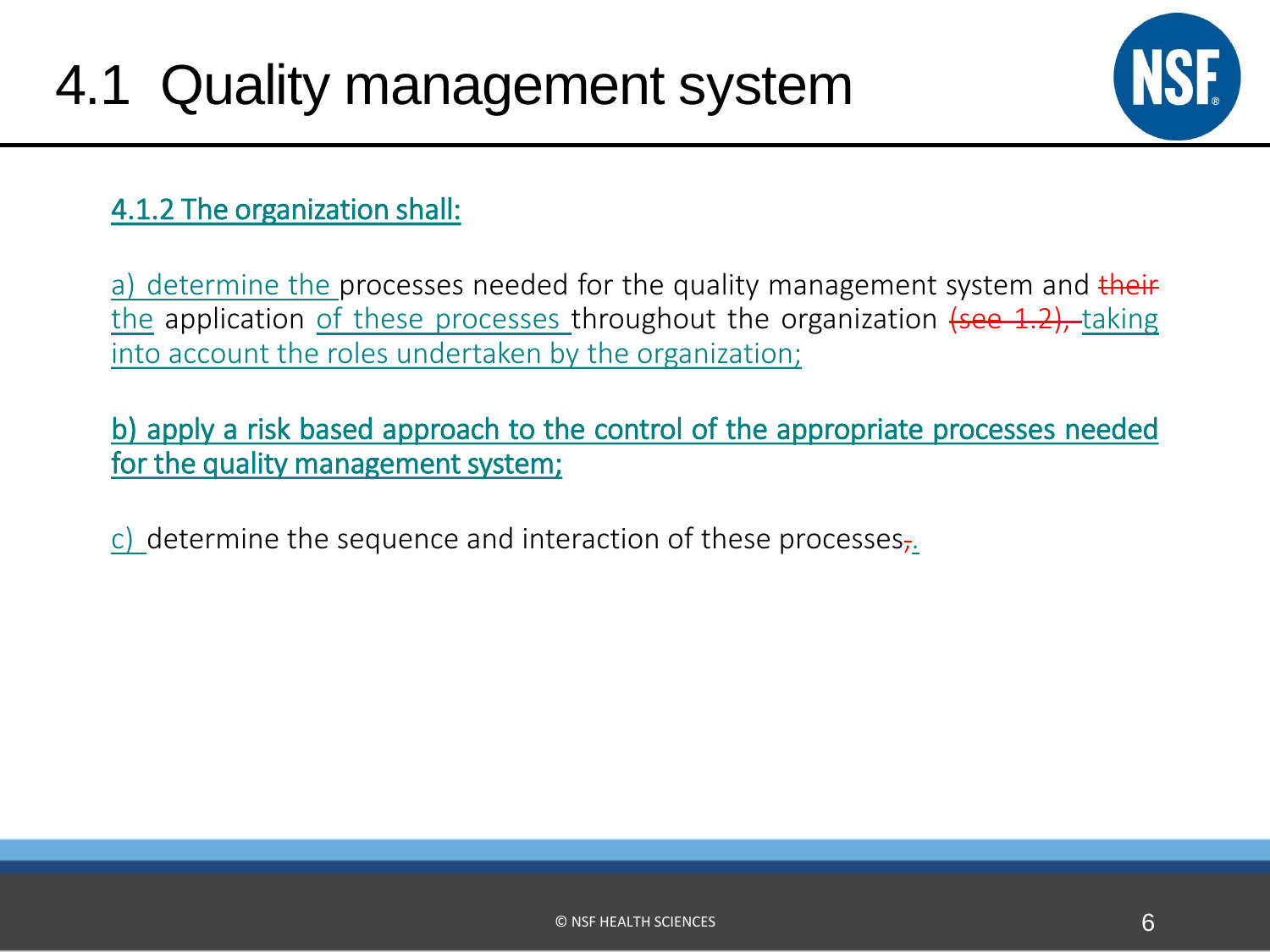

4.1.4 The organization shall manage these quality management system processes in accordance with the requirements of this International Standard and applicable regulatory requirements. Changes to be made to these processes shall be:

a) evaluated for their impact on the quality management system;

b) evaluated for their impact on the medical devices produced under this quality management system;

c) controlled in accordance with the requirements of this International Standard and applicable regulatory requirements.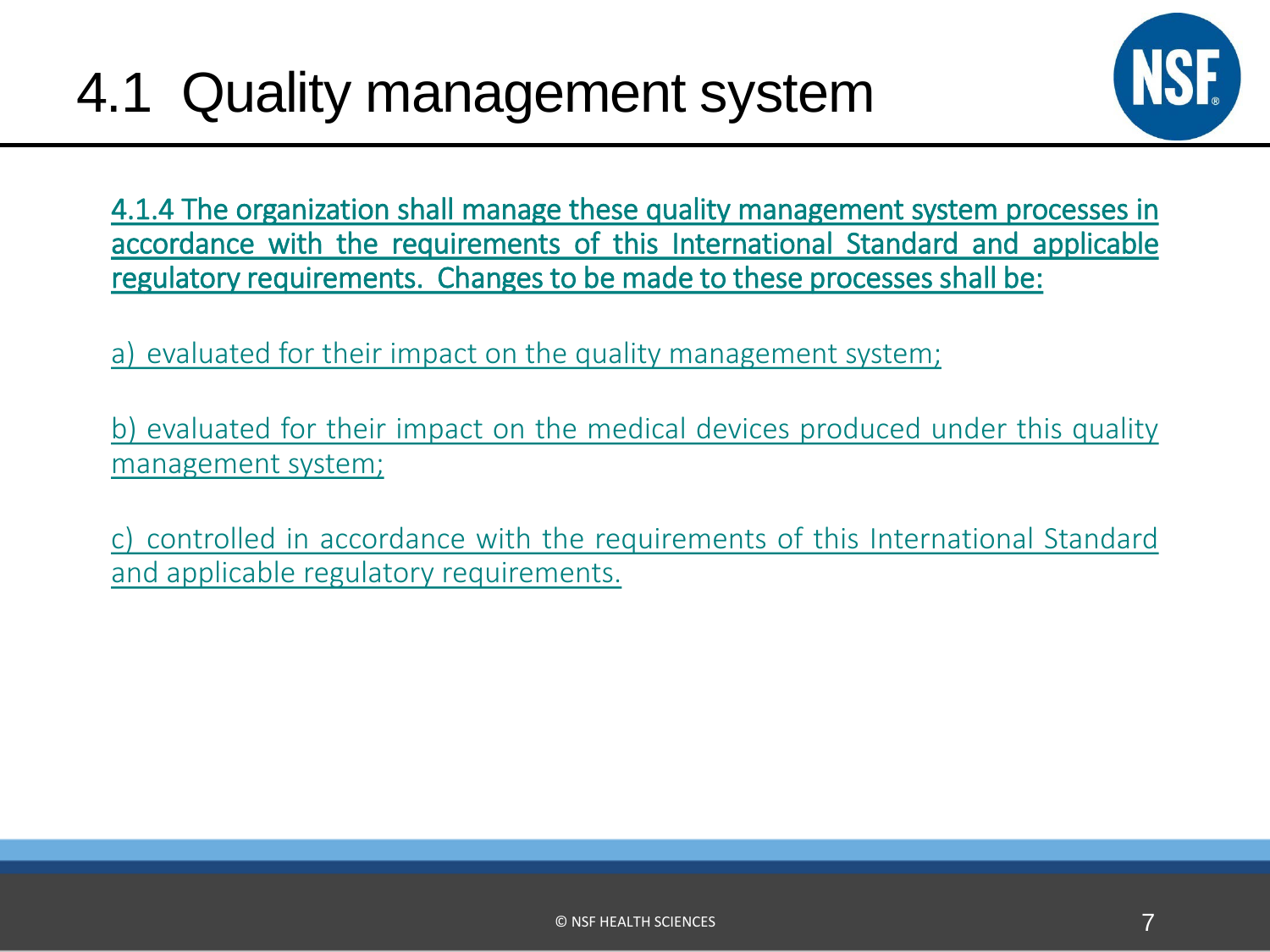

**4.1.5** When the organization chooses to outsource any process that affects product conformity with to requirements, the organization it shall monitor and ensure control over such processes. Control of such The organization shall retain responsibility of conformity to this International Standard and to customer and applicable regulatory requirements for outsourced processes-shall be identified within the quality managementsystem *(see 8.5.1)*.

NOTE Processes needed for the quality management system referred to above should. The controls shall be proportionate to the risk involved and the ability of the external party to meet the requirements in accordance with 7.4. The controls shall include <del>- processes for management activities, provision of</del> resources, product realization and measurement written quality agreements.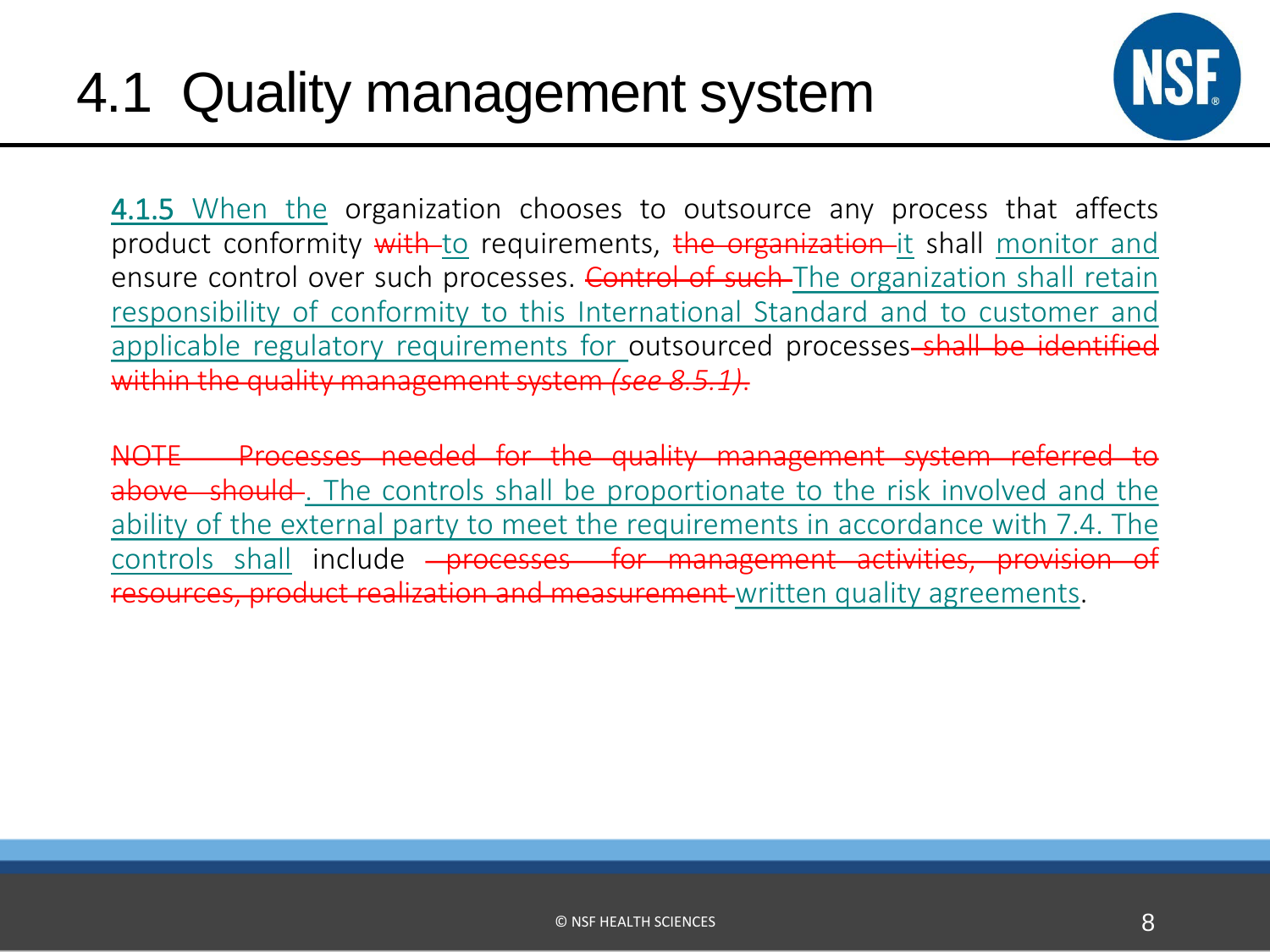

4.1.6 The organization shall document procedures for the validation of the application of computer software used in the quality management system. Such software applications shall be validated prior to initial use and, as appropriate, after changes to such software or its application.

The specific approach and activities associated with software validation and revalidation shall be proportionate to the risk associated with the use of the software.

Records of such activities shall be maintained (see 4.2.5).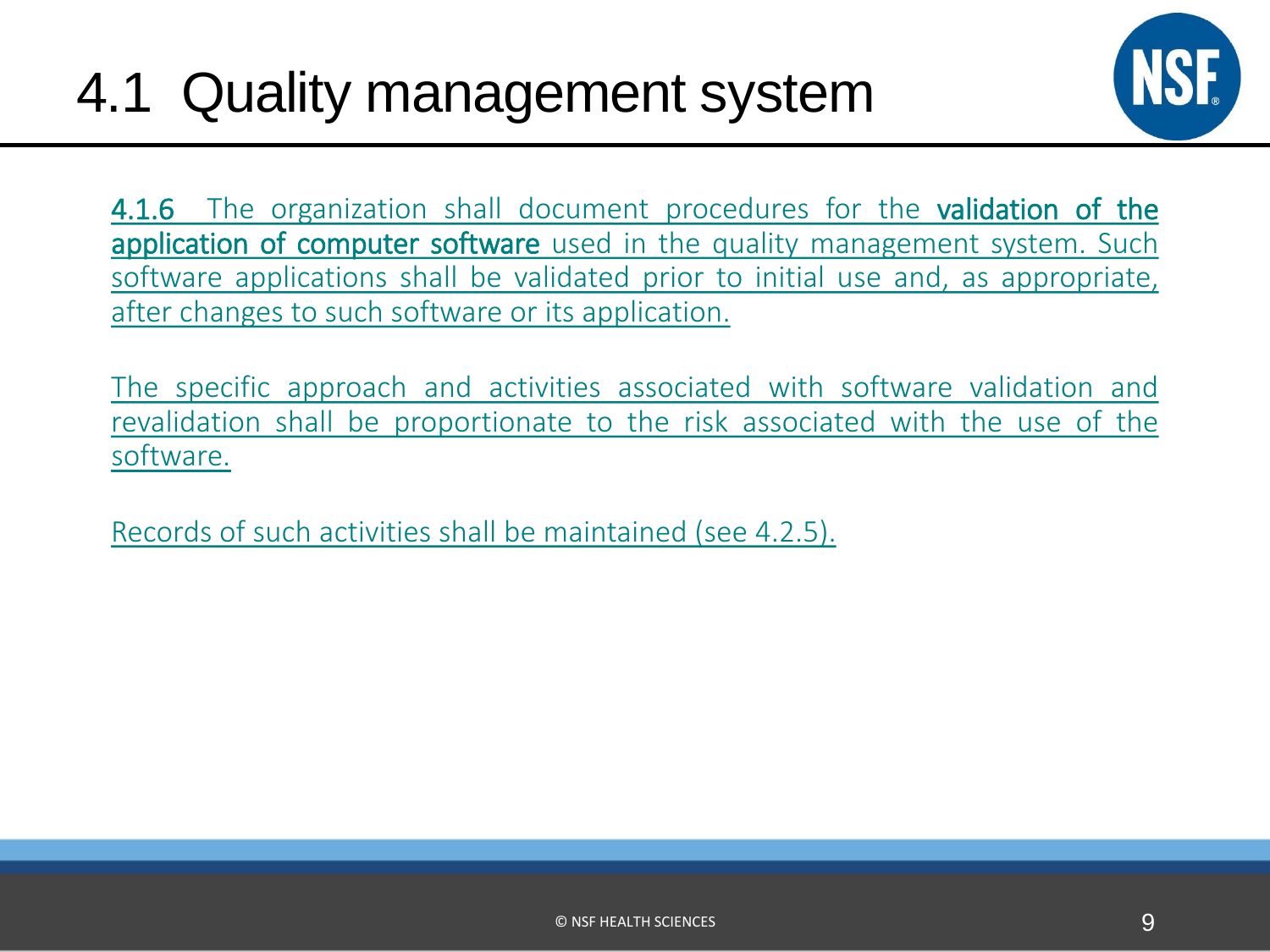

### 4.2.3 Medical device file

For each medical device type or medical device family, the organization shall establish and maintain one or more files either containing or referencing documents generated to demonstrate conformity to the requirement of this International Standard and compliance with applicable regulatory requirements. The content of the file(s) shall include, but is not limited to:

a) general description of the medical device, intended use/purpose, and labelling, including any instructions for use;

b) specifications for product;

c) specifications or procedures for manufacturing, packaging, storage, handling and distribution;

d) procedures for measuring and monitoring;

e) as appropriate, requirements for installation;

f) as appropriate, procedures for servicing.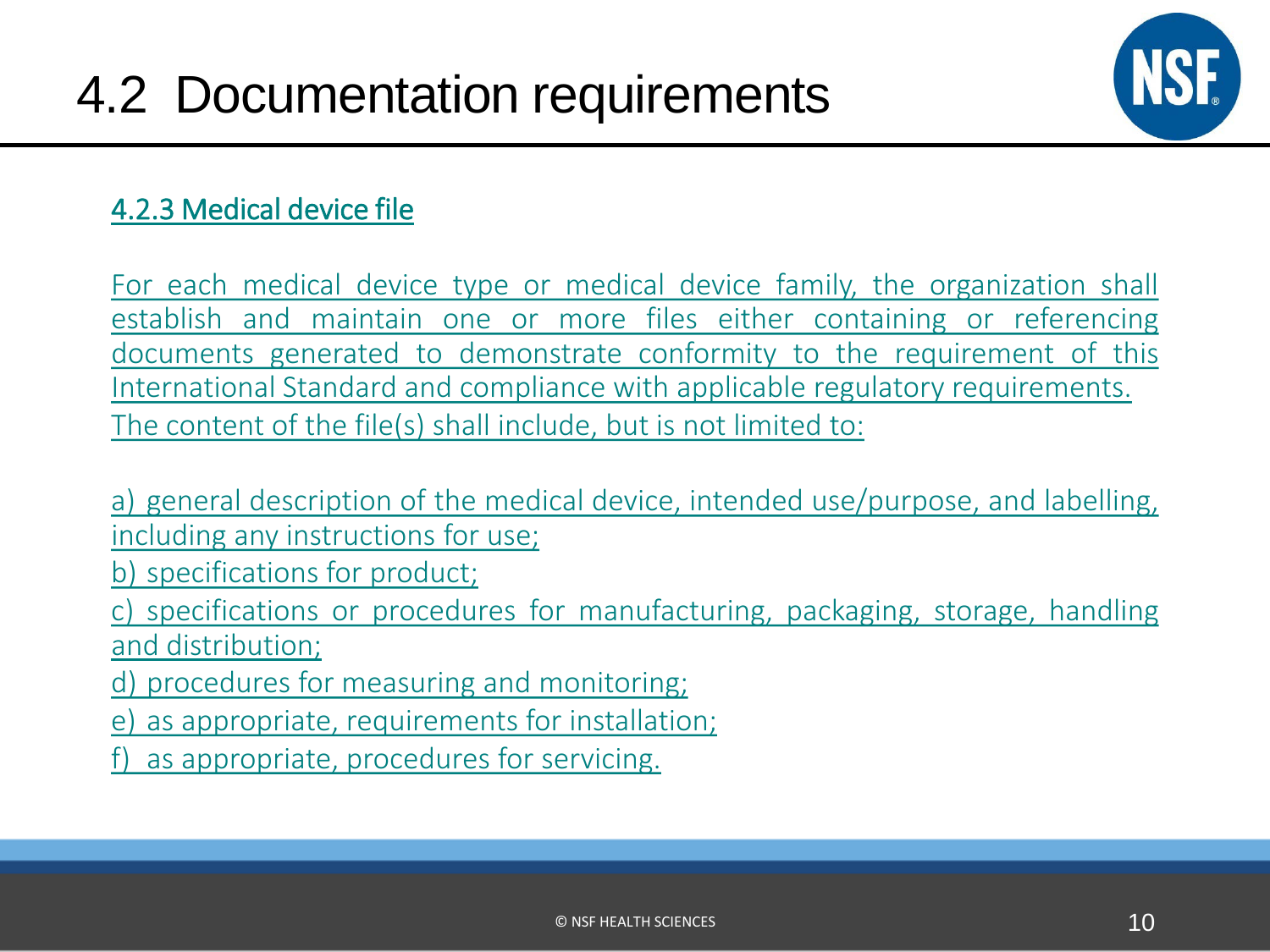

## Top management shall ensure that customer requirements and applicable regulatory requirements are determined and *are* met *(see 7.2.1 and 8.2.1)*.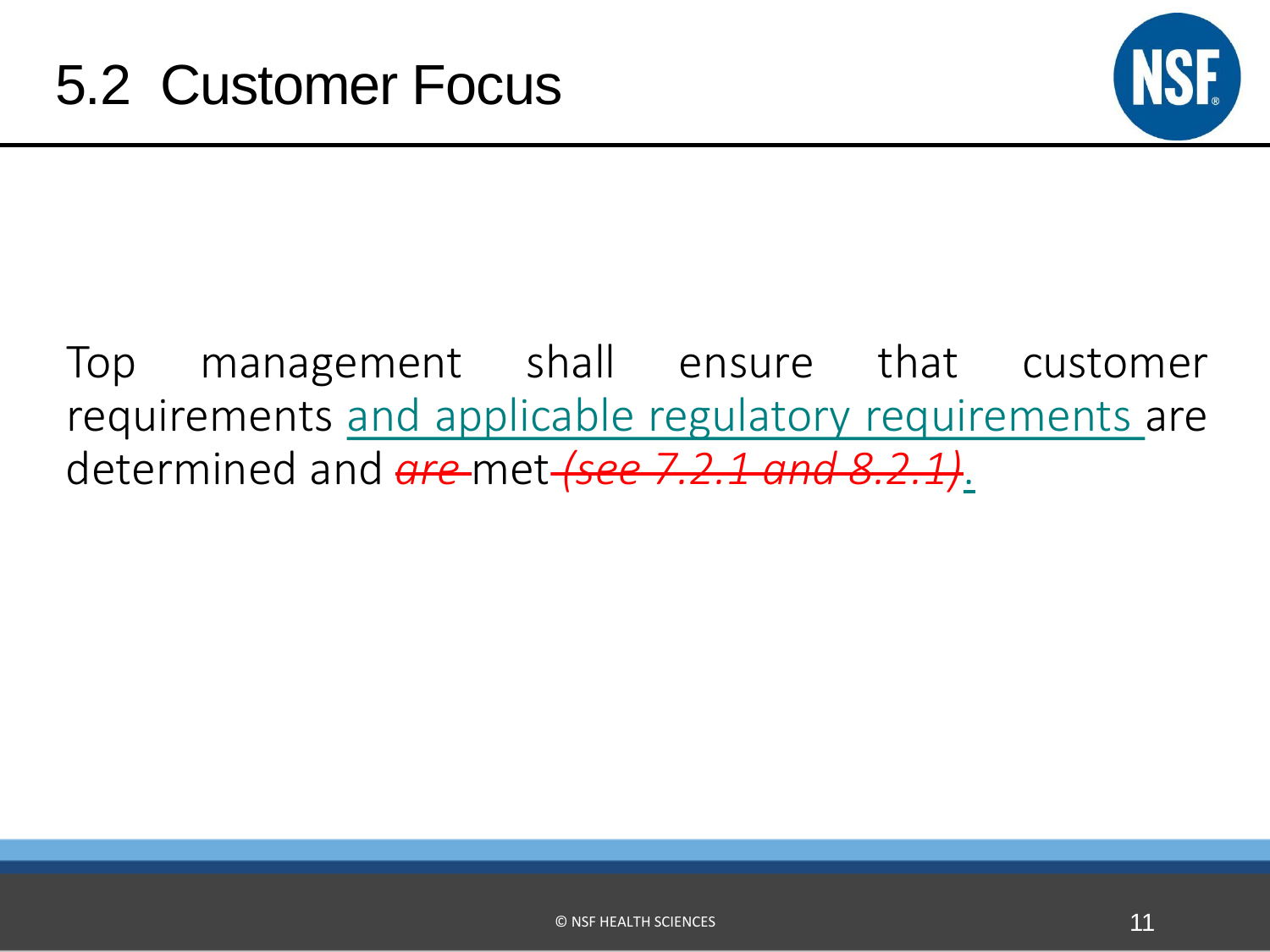

### 6.2.1 Competence, awareness and training

Personnel performing work affecting product quality shall be competent on the basis of appropriate education, training, skills and experience.

### 6.2.2 Competence, awareness and training

The organization shall document the process(es) for establishing competence, providing needed training, and ensuring awareness of personnel.

The organization shall:

a) determine the necessary competence for personnel performing work affecting product quality $\cdot$ ;

b) provide training or take other actions to satisfy these needs, achieve or maintain the necessary competence;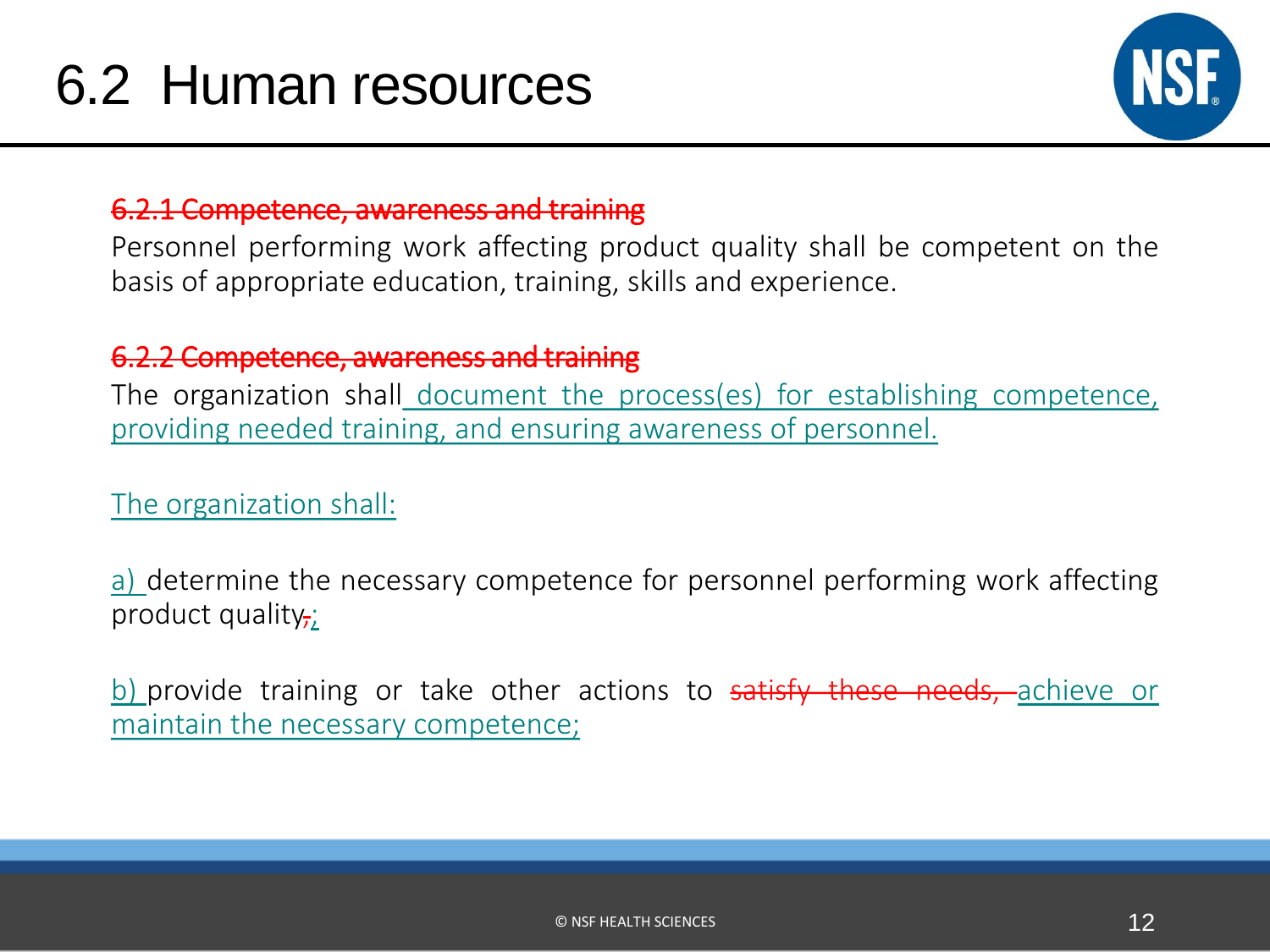

c) evaluate the effectiveness of the actions taken<sub>7</sub>;

d) ensure that its personnel are aware of the relevance and importance of their activities and how they contribute to the achievement of the quality objectives, a<del>nd</del>;

e) maintain appropriate records of education, training, skills and experience (see  $4.2.45$ ).

NOTE *National or regional regulations might require* The methodology used to check effectiveness is proportionate to the *organization to establish documented procedures* risk associated with the work for *identifying* which the training *needs* or other action is being provided.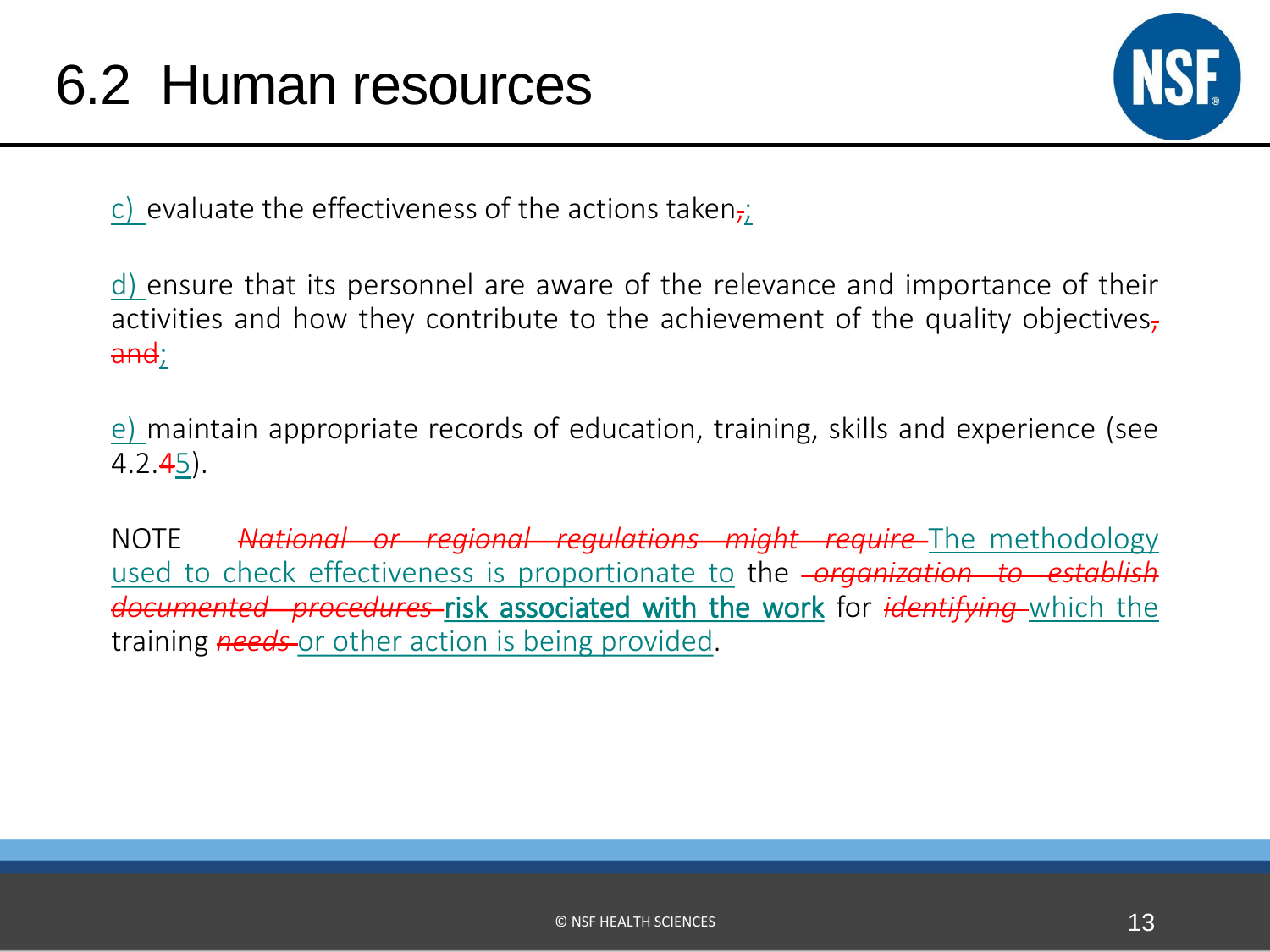

### 6.4.2 Contamination control

As appropriate, **special** the organization shall plan and document arrangements *shall be established and documented* for the control of contaminated or potentially contaminated product in order to prevent contamination of *other product,* the work environment *or*, personnel *(see 7.5.3.1).*, or product.

For sterile medical devices, the organization shall document requirements for control of contamination with microorganisms or particulate matter and maintain the required cleanliness during assembly or packaging processes.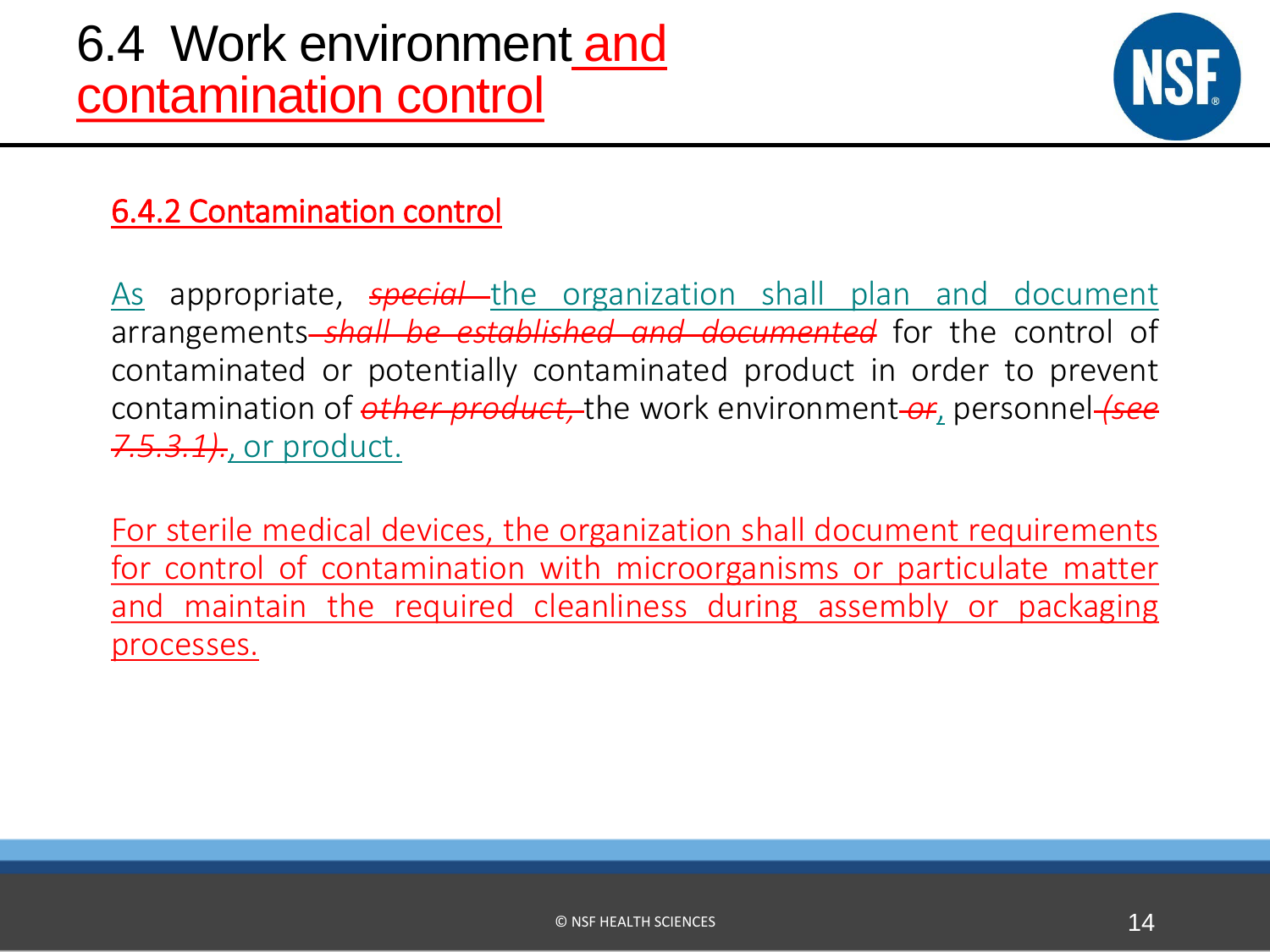

The organization shall plan and develop the processes needed for product realization. Planning of product realization shall be consistent with the requirements of the other processes of the quality management system (see 4.1).

The organization shall document one or more processes for risk management in product realization. Records of risk management activities shall be maintained (see 4.2.5).

In planning product realization, the organization shall determine the following, as appropriate:

a) quality objectives and requirements for the product;

b) the need to establish processes, and documents, (see 4.2.4) and to provide resources specific to the product, including infrastructure and work environment;

c) required verification, validation, monitoring, measurement, inspection and test, handling, storage, distribution and traceability activities specific to the product and together with the criteria for product acceptance;

d) records needed to provide evidence that the realization processes and resulting product meet requirements (see 4.2.45).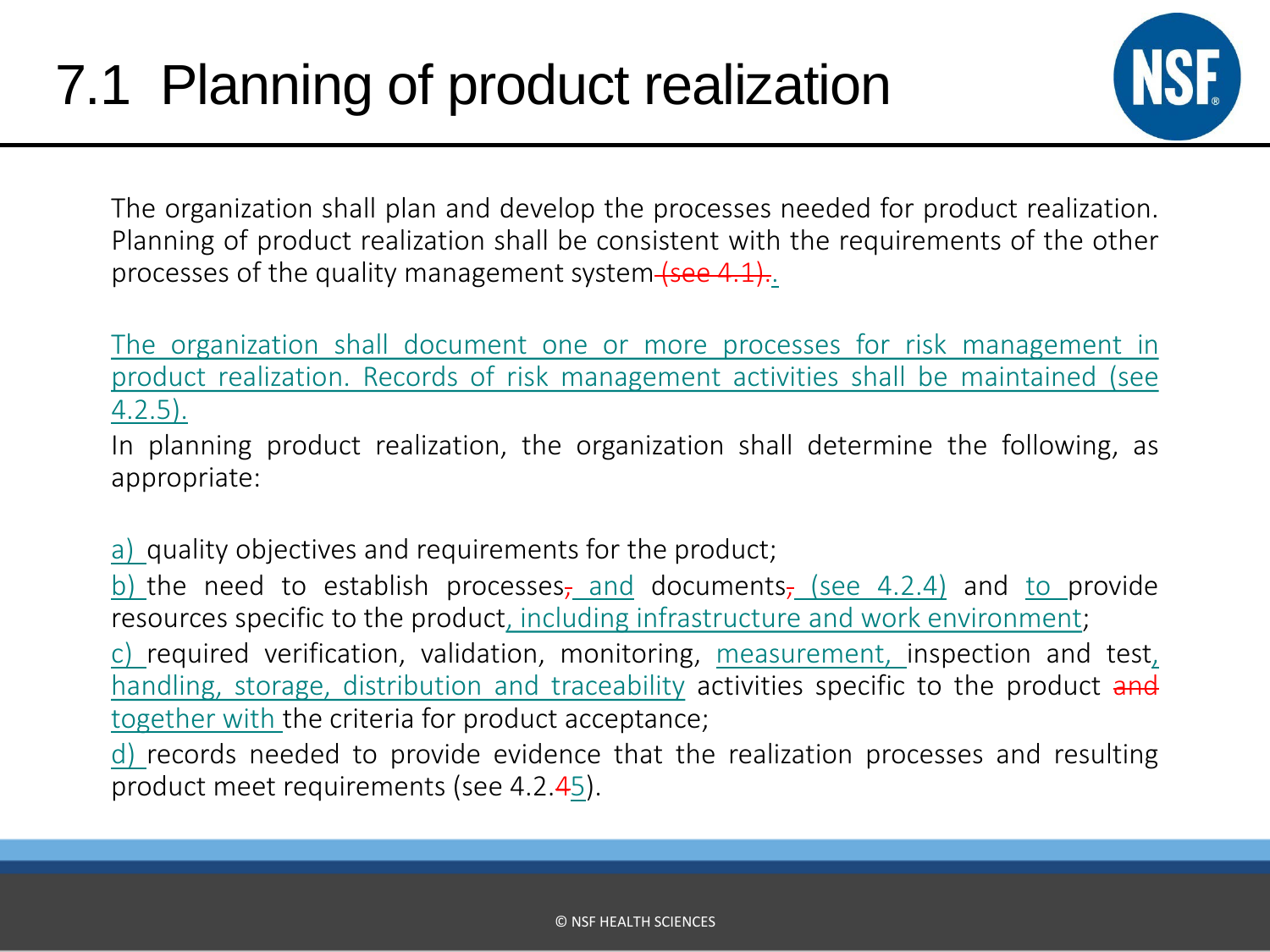

### 7.2.1 Determination of requirements related to the product

The organization shall determine:

a) requirements specified by the customer, including the requirements for delivery and post-delivery activities,

b) requirements not stated by the customer but necessary for specified or intended use, where as known,;

### statutory and

c) applicable regulatory requirements related to the product, and;

d) any user training needed to ensure specified performance and safe use of the medical device;

e) any additional requirements determined by the organization.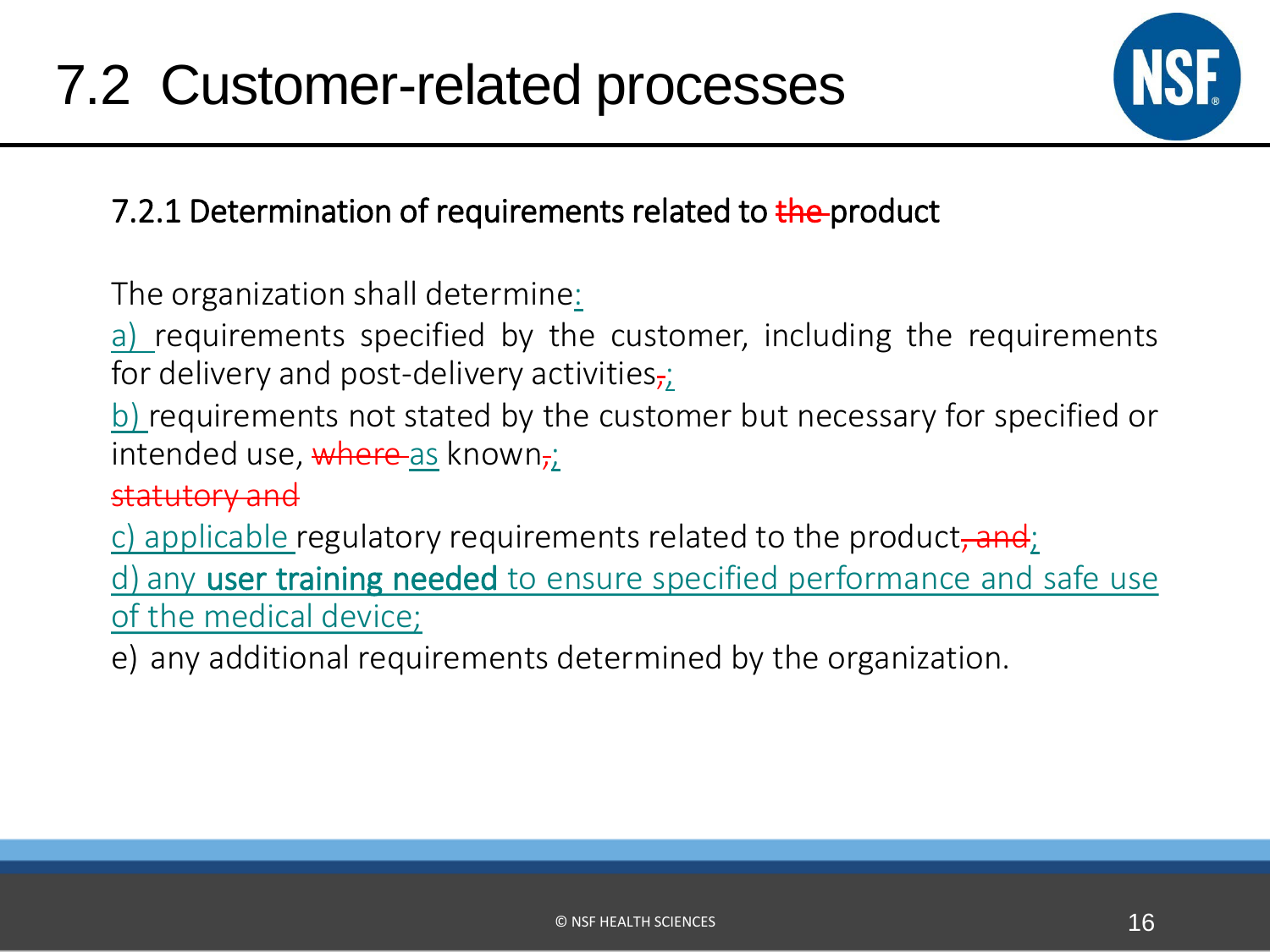

### 7.3.1 General

The organization shall document procedures for design and development.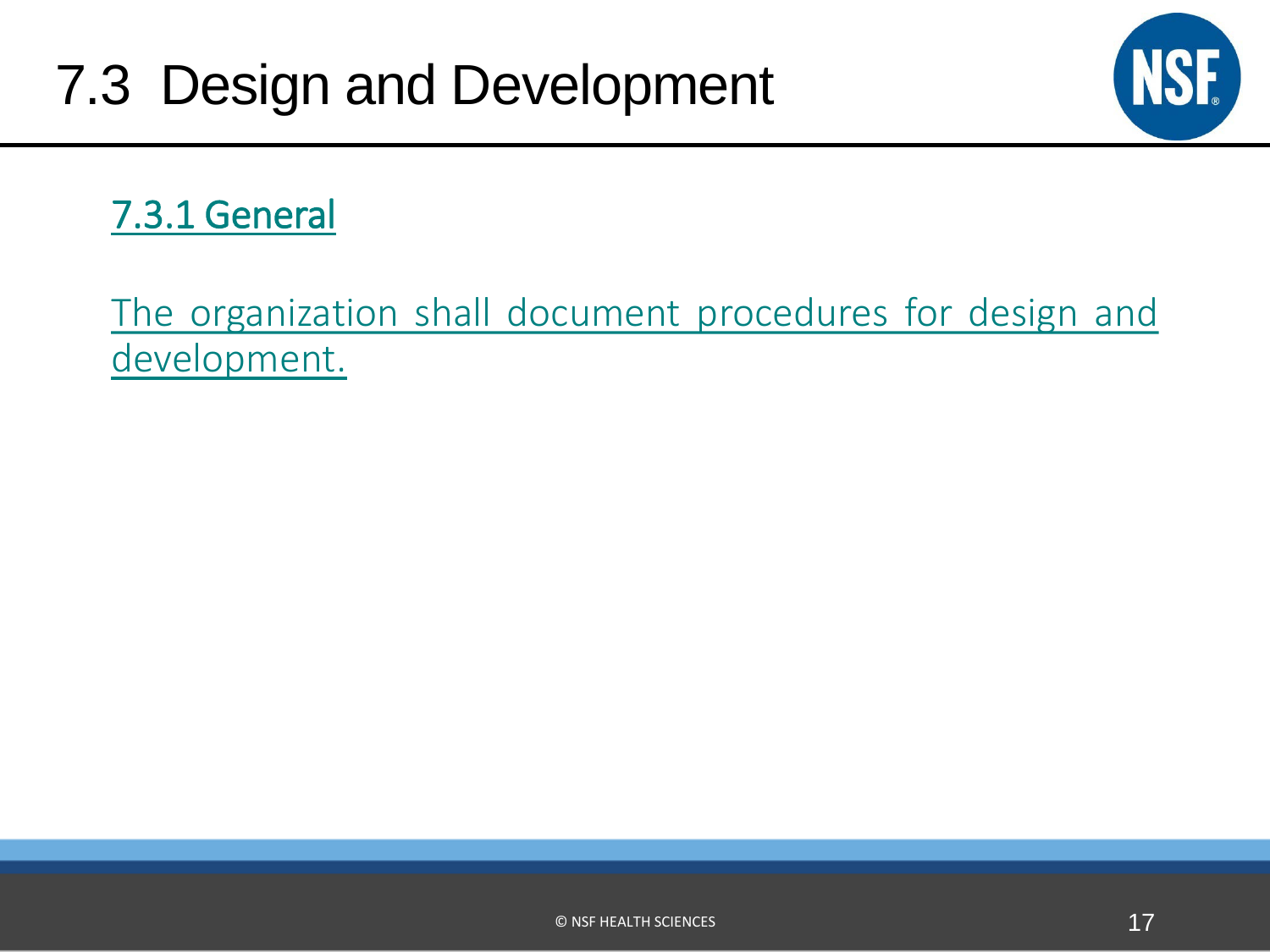

#### 7.3.3 Design and development inputs

Inputs relating to product requirements shall be determined and records maintained (see 4.2.45). These inputs shall include:

- a) functional, performance, usability and safety requirements, according to the intended use<sub>r</sub>;
- b) applicable statutory and regulatory requirements, and standards;

#### where

- c) applicable output(s) of risk management;
- d) as appropriate, information derived from previous similar designs $\pm$ ;
- e) other requirements essential for design and development, of the product and processes.
- *e) output(s) of risk management (see 7.1).*

These inputs shall be reviewed for adequacy and approved.

Requirements shall be complete, unambiguous, able to be verified or validated, and not in conflict with each other.

NOTE Further information can be found in IEC 62366–1.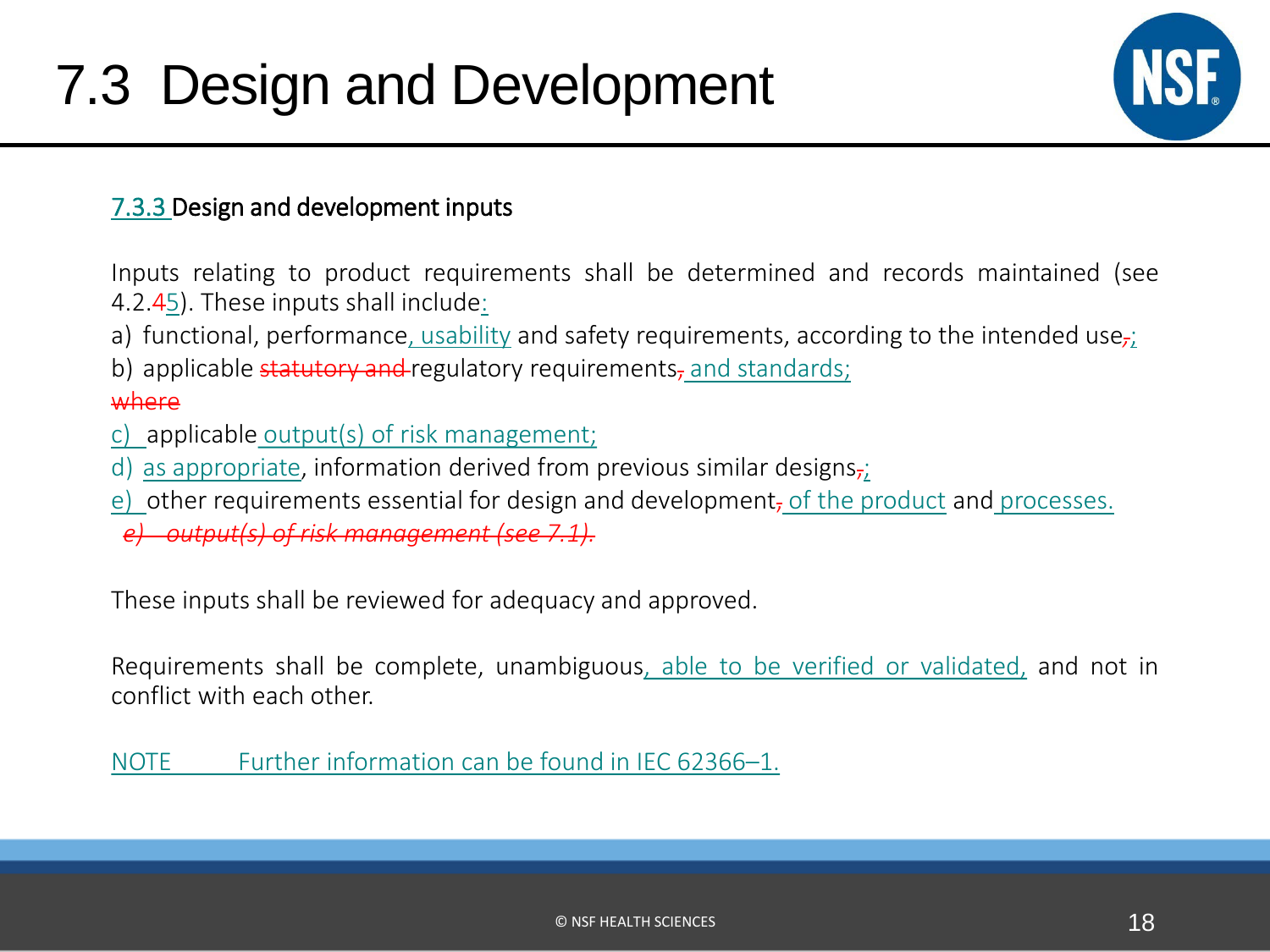

### 7.3.6 Design and development verification

Verification Design and development verification shall be performed in accordance with planned and documented arrangements  $(see 7.3.1)$  to ensure that the design and development outputs have met the design and development input requirements. Records of the results of the verification and any necessary actions shall be maintained (see 4.2.4).

The organization shall document verification plans that include methods, acceptance criteria and, as appropriate, statistical techniques with rationale for sample size.

If the intended use requires that the medical device be connected to, or have an interface with, other medical device(s), verification shall include confirmation that the design outputs meet design inputs when so connected or interfaced. Records of the results and conclusions of the verification and necessary actions shall be maintained (see 4.2.4 and 4.2.5).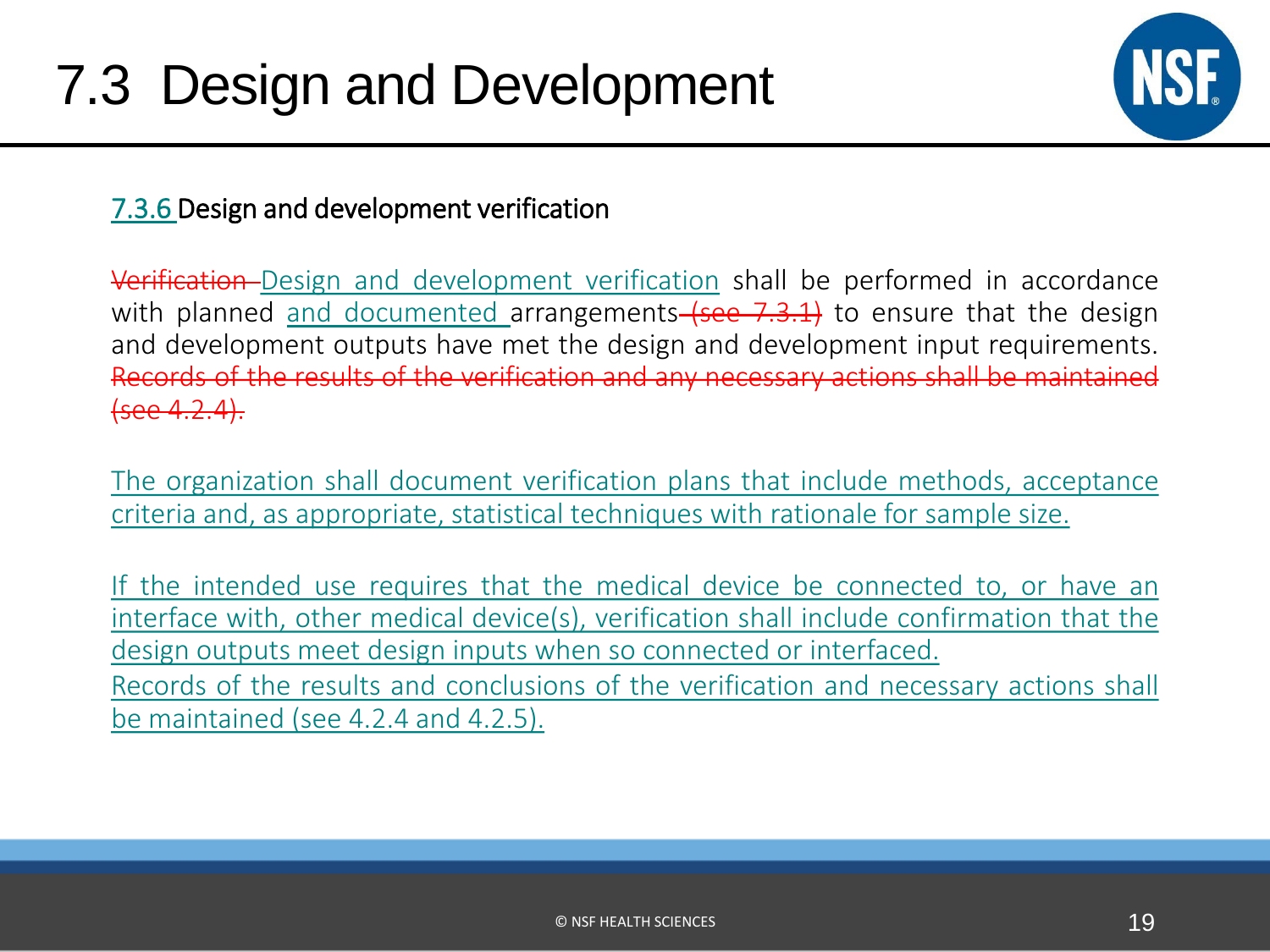

### 7.3.7 Design and development validation

Design and development validation shall be performed in accordance with planned and documented arrangements *(see 7.3.1)* to ensure that the resulting product is capable of meeting the requirements for the specified application or intended use. *Validation shall be completed prior to the delivery or implementation of the product (see Note 1).*

Records of the results of The organization shall document validation plans that include methods, acceptance criteria, and any necessary actions, as appropriate, statistical techniques with rationale for sample size.

Design validation shall be maintained conducted on representative product. Representative product includes initial production units, batches or their equivalents. The rationale for the choice of product used for validation shall be recorded (see  $4.2.45$ ).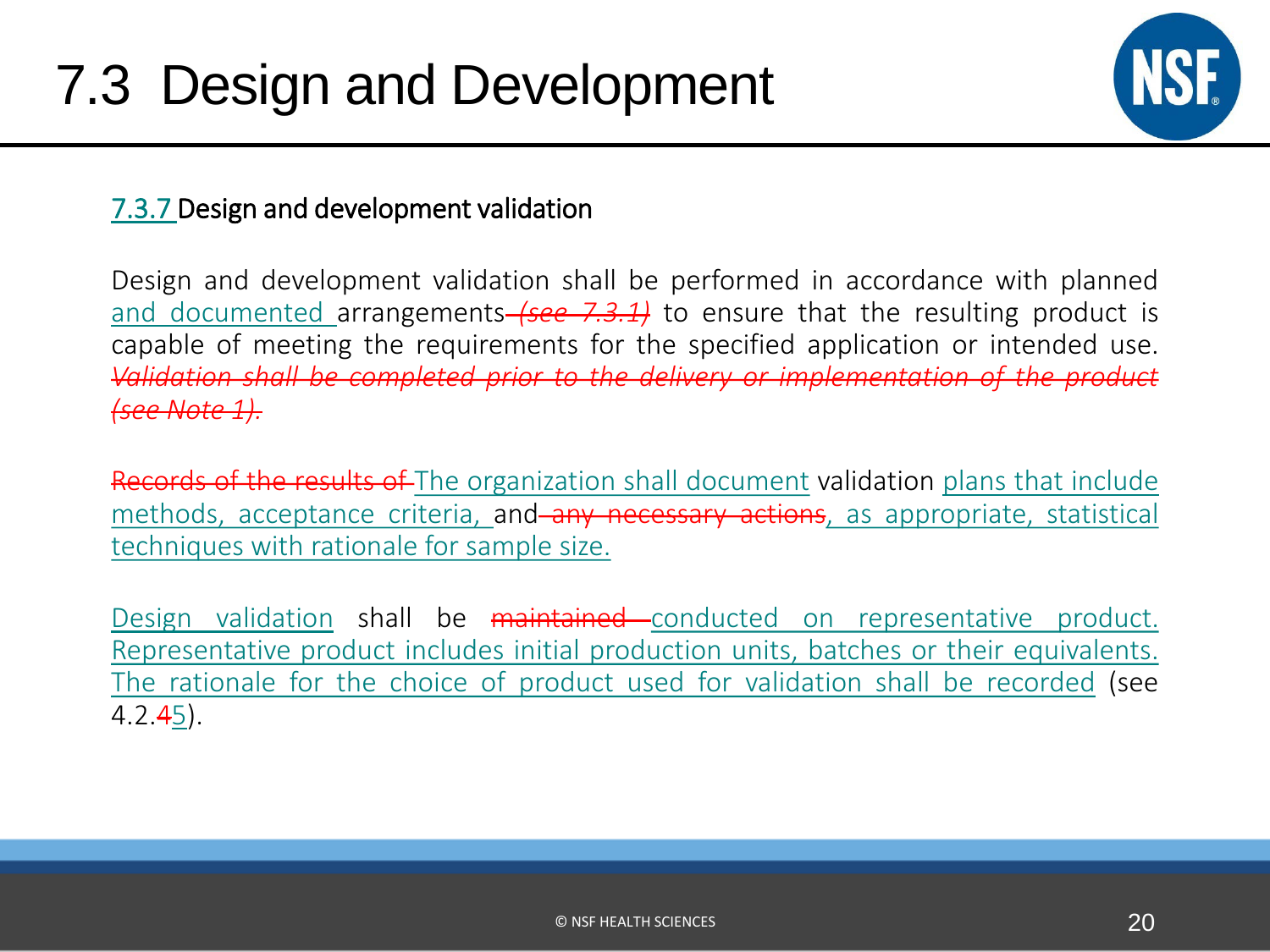

### 7.3.7 Design and development validation

As part of design and development validation, the organization shall perform clinical evaluations *and/*or *evaluation of* performance evaluations of the medical device*, as required by national or regional regulations(see Note 2).*

*NOTE 1 If a* in accordance with applicable regulatory requirements. A medical device *can only be validated following assembly and installation at point of use, delivery* used for clinical evaluation or performance evaluation is not considered to be *complete until the product has been formally transferred* released for use to the customer.

*NOTE 2 Provision of the medical device for purposes of clinical evaluations and/or evaluation of performance is not considered to be delivery.*

If the intended use requires that the medical device be connected to, or have an interface with, other medical device(s), validation shall include confirmation that the requirements for the specified application or intended use have been met when so connected or interfaced.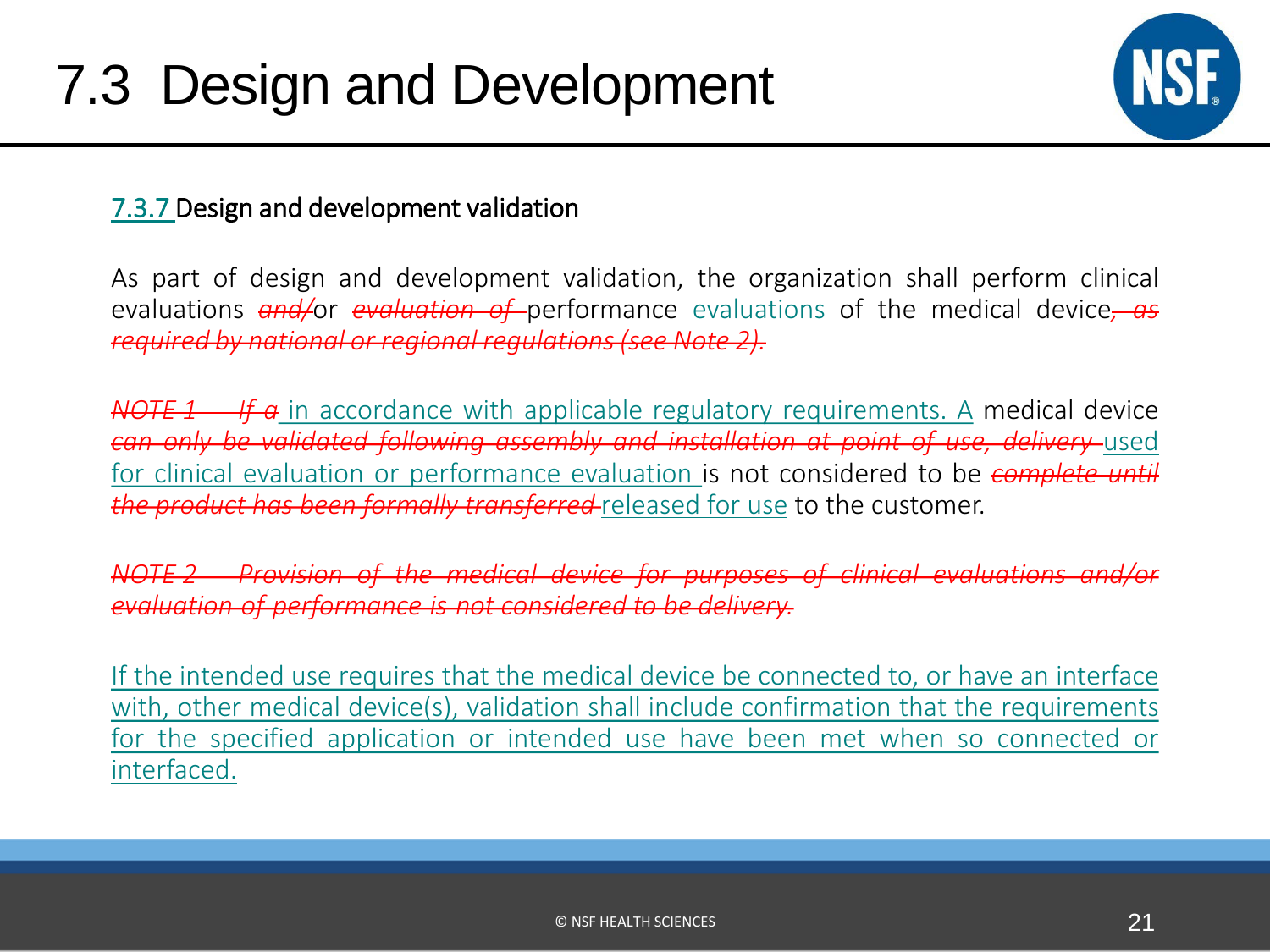

7.3.8 Design and development transfer

The organization shall document procedures for transfer of design and development outputs to manufacturing. These procedures shall ensure that design and development outputs are verified as suitable for manufacturing before becoming final production specifications and that production capability can meet product requirements.

Results and conclusions of the transfer shall be recorded (see 4.2.5).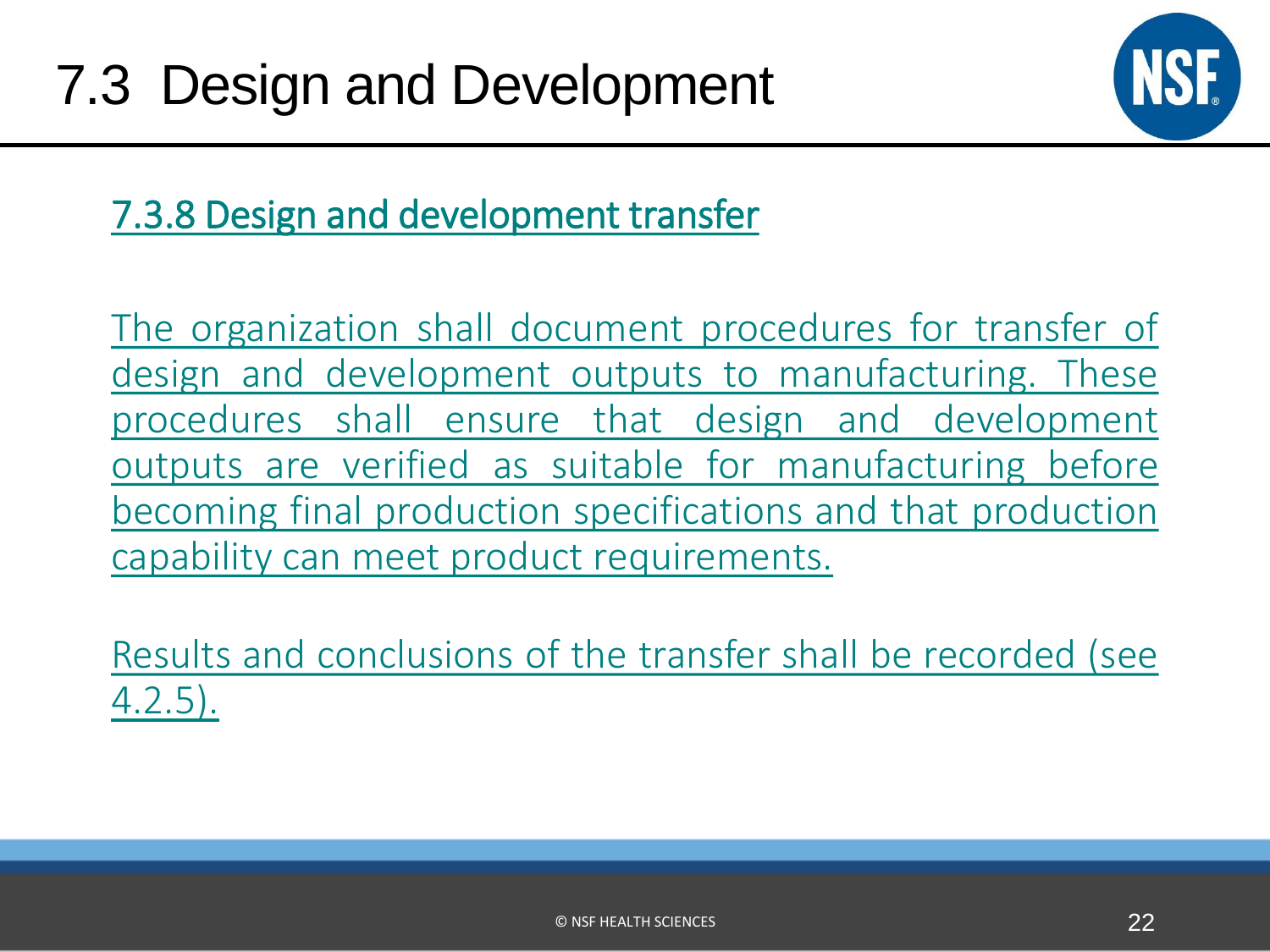

### 7.3.9 Control of design and development changes

The organization shall document procedures to control design and development changes. The organization shall determine the significance of the change to function, performance, usability, safety and applicable regulatory requirements for the medical device and its intended use.

Design and development changes shall be identified and records maintained. The changes shall be reviewed, verified and validated, as appropriate, and approved before. Before implementation..., the changes shall be: a) reviewed;

b) verified;

c) validated, as appropriate;

d) approved.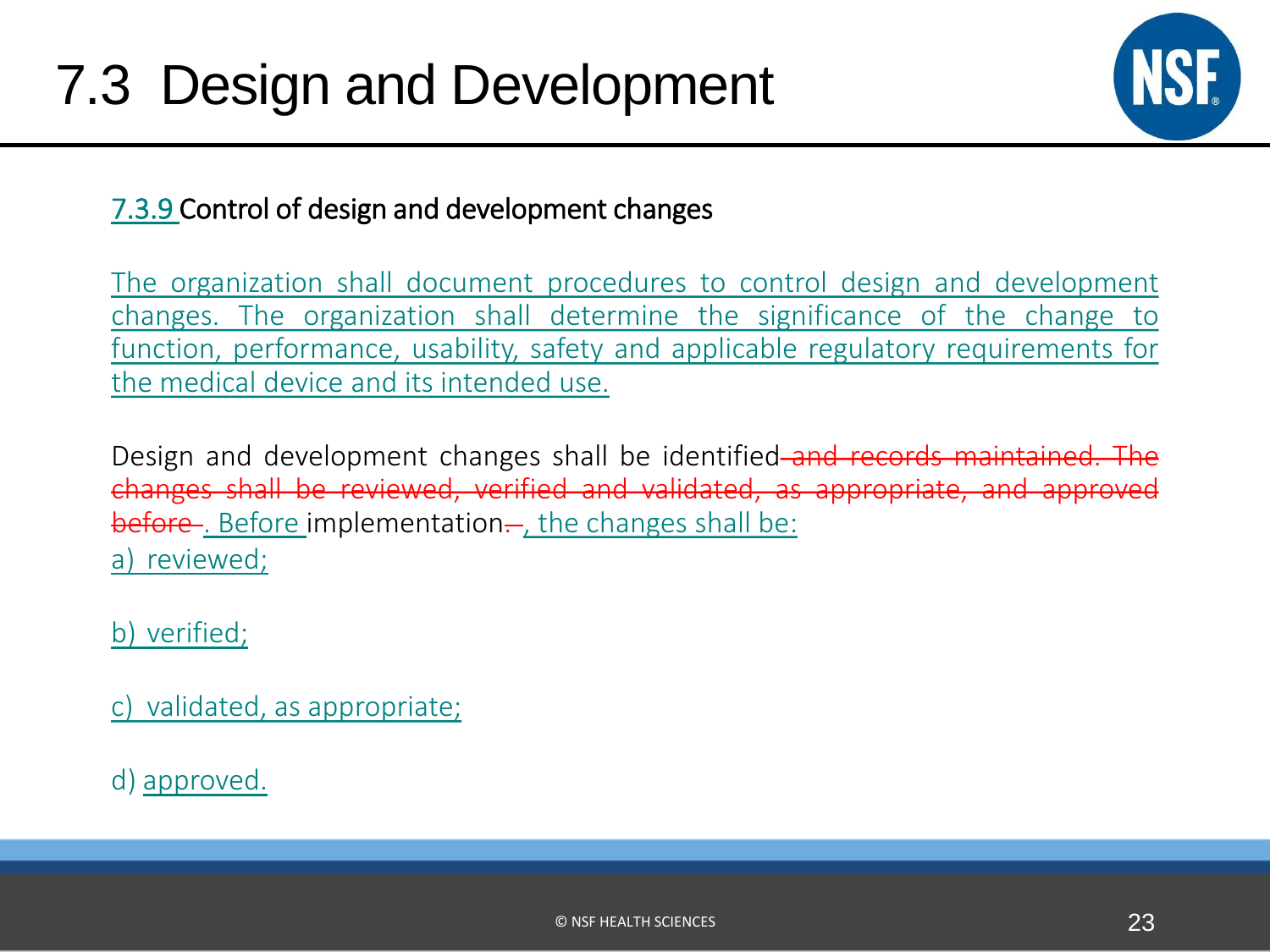

### 7.3.9 Control of design and development changes

The review of design and development changes shall include evaluation of the effect of the changes on constituent parts and product in process or already delivered, inputs or outputs of risk management and product realization processes.

Records of the results of the changes, their review of changes and any necessary actions shall be maintained (see 4.2.45).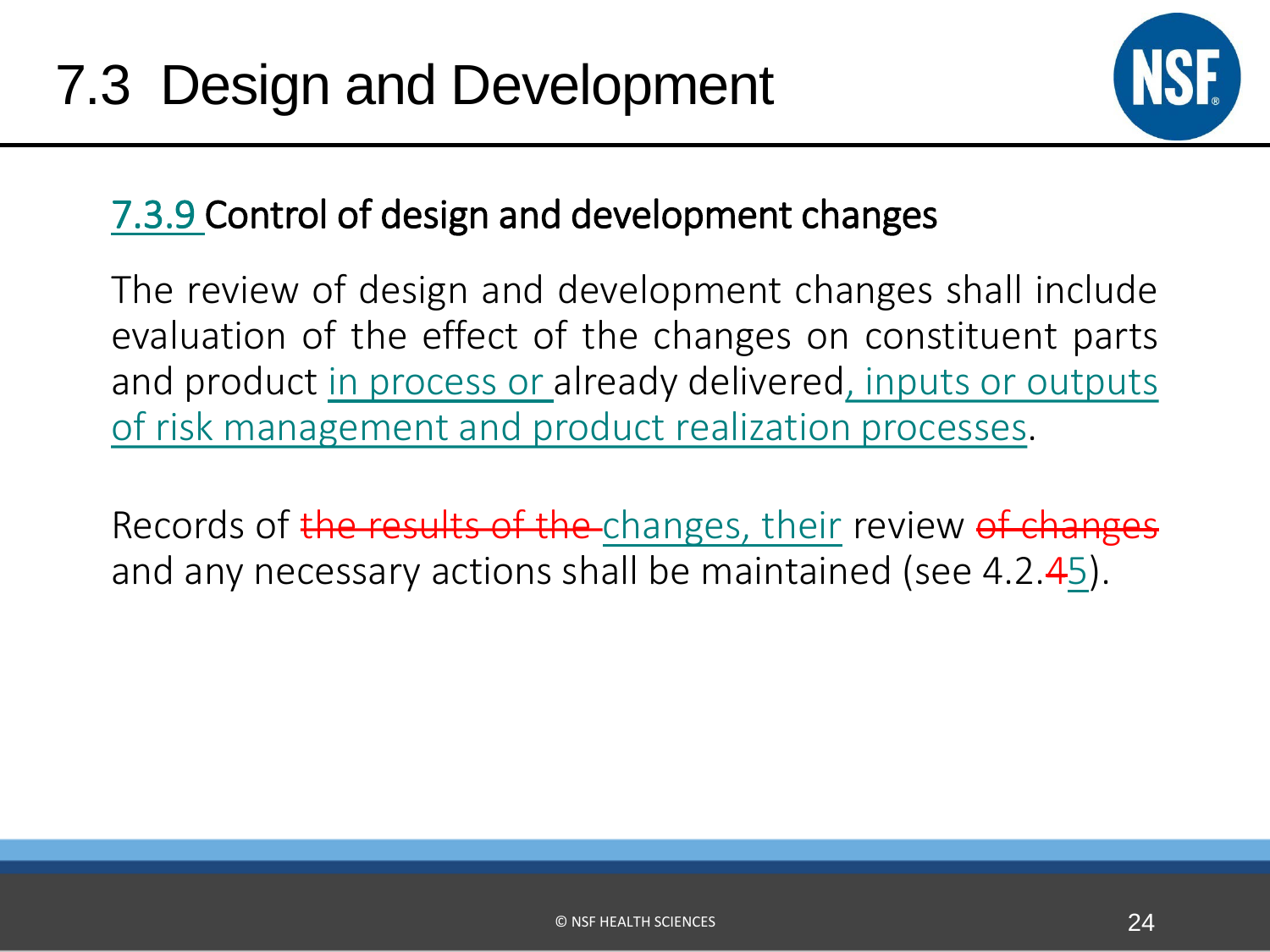

### 7.3.10 Design and development files

The organization shall maintain a design and development file for each medical device type or medical device family. This file shall include or reference records generated to demonstrate conformity to the requirements for design and development and records for design and development changes.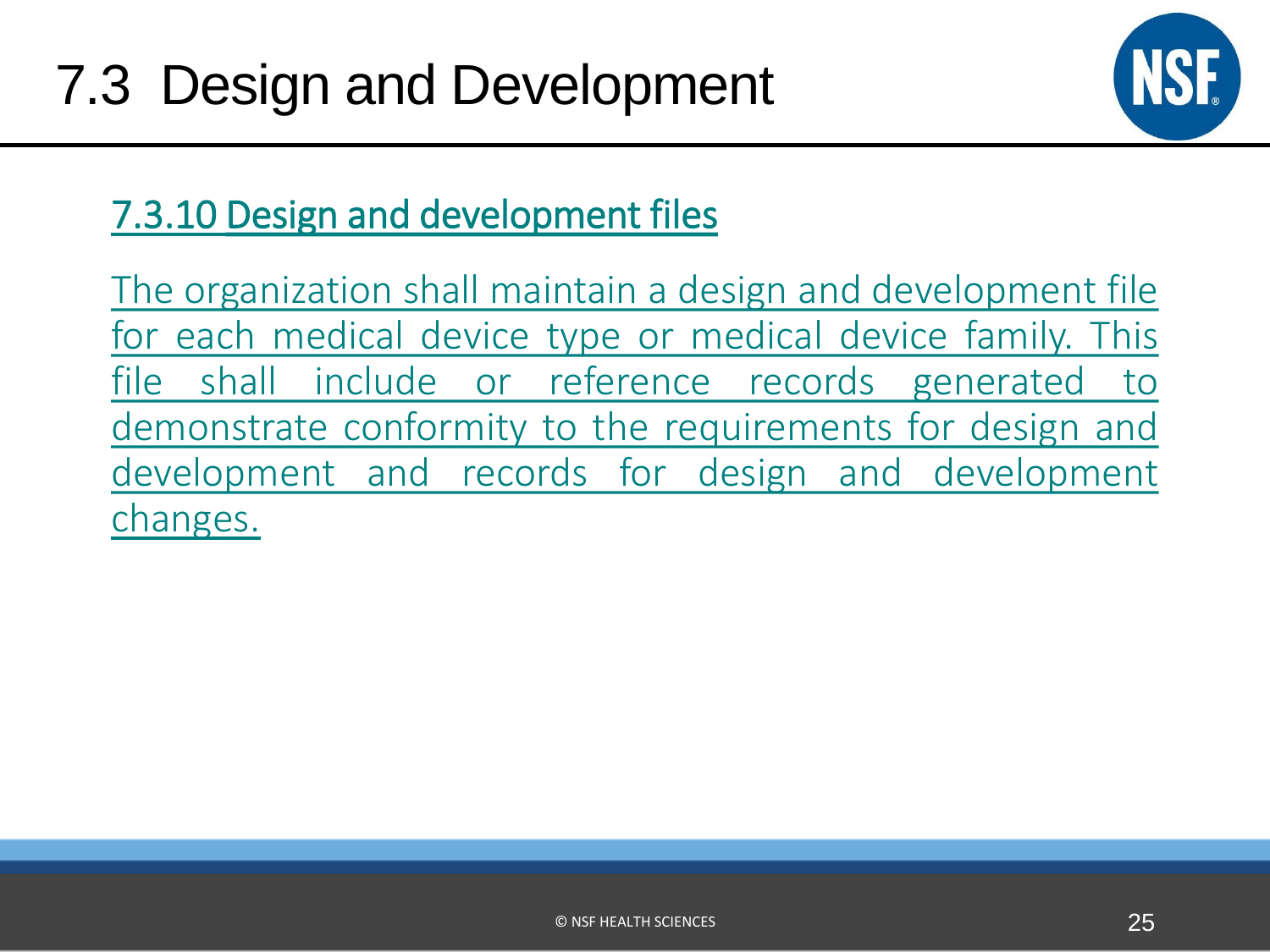

### 7.4.1 Purchasing process

The organization shall *establish documented* document procedures (see 4.2.4) to ensure that purchased product conforms to specified *purchase requirements* purchasing information.

The type and extent of control applied to The organization shall establish criteria for the supplier and evaluation and selection of suppliers. The criteria shall be: a) based on the **purchased** supplier's ability to provide product shall be dependent upon-that meets the organization's requirements;

b) based on the performance of the supplier;

c) based on the effect of the purchased product on subsequent product realization or the final product. the quality of the medical device;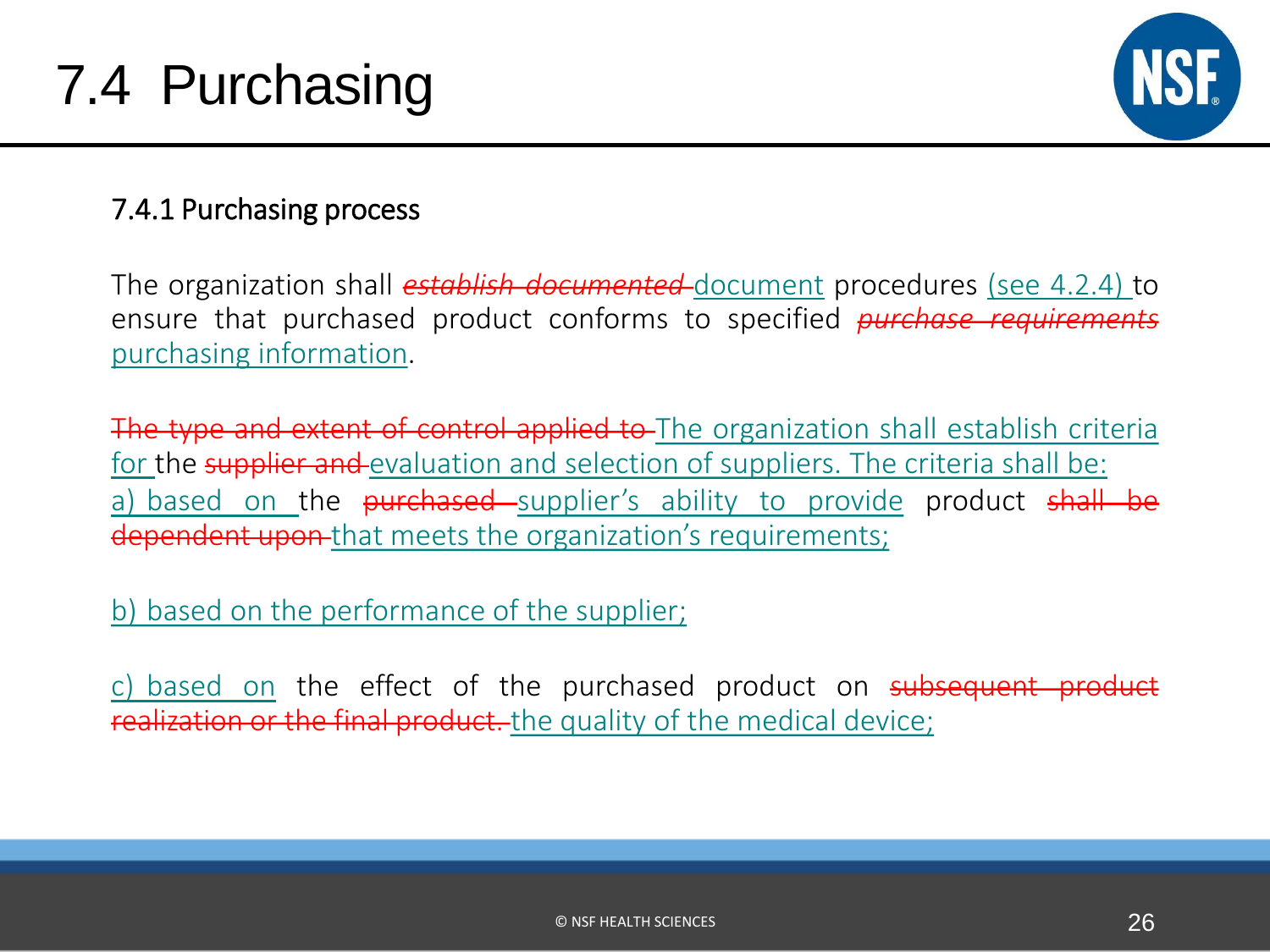

### 7.4.1 Purchasing process

The organization shall evaluate and select suppliers based on their ability to supply product in accordance

d) proportionate to the risk associated with the organization's requirements. Criteria for selection, evaluation and medical device.

The organization shall plan the monitoring and re-evaluation shall be established. of suppliers. Supplier performance in meeting requirements for the purchased product shall be monitored. The results of the monitoring shall provide an input into the supplier re-evaluation process.

Non-fulfilment of purchasing requirements shall be addressed with the supplier proportionate to the risk associated with the purchased product and compliance with applicable regulatory requirements.

Records of the results of evaluations-evaluation, selection, monitoring and re-evaluation of supplier capability or performance and any necessary actions arising from the evaluation-these activities shall be maintained (see 4.2.45).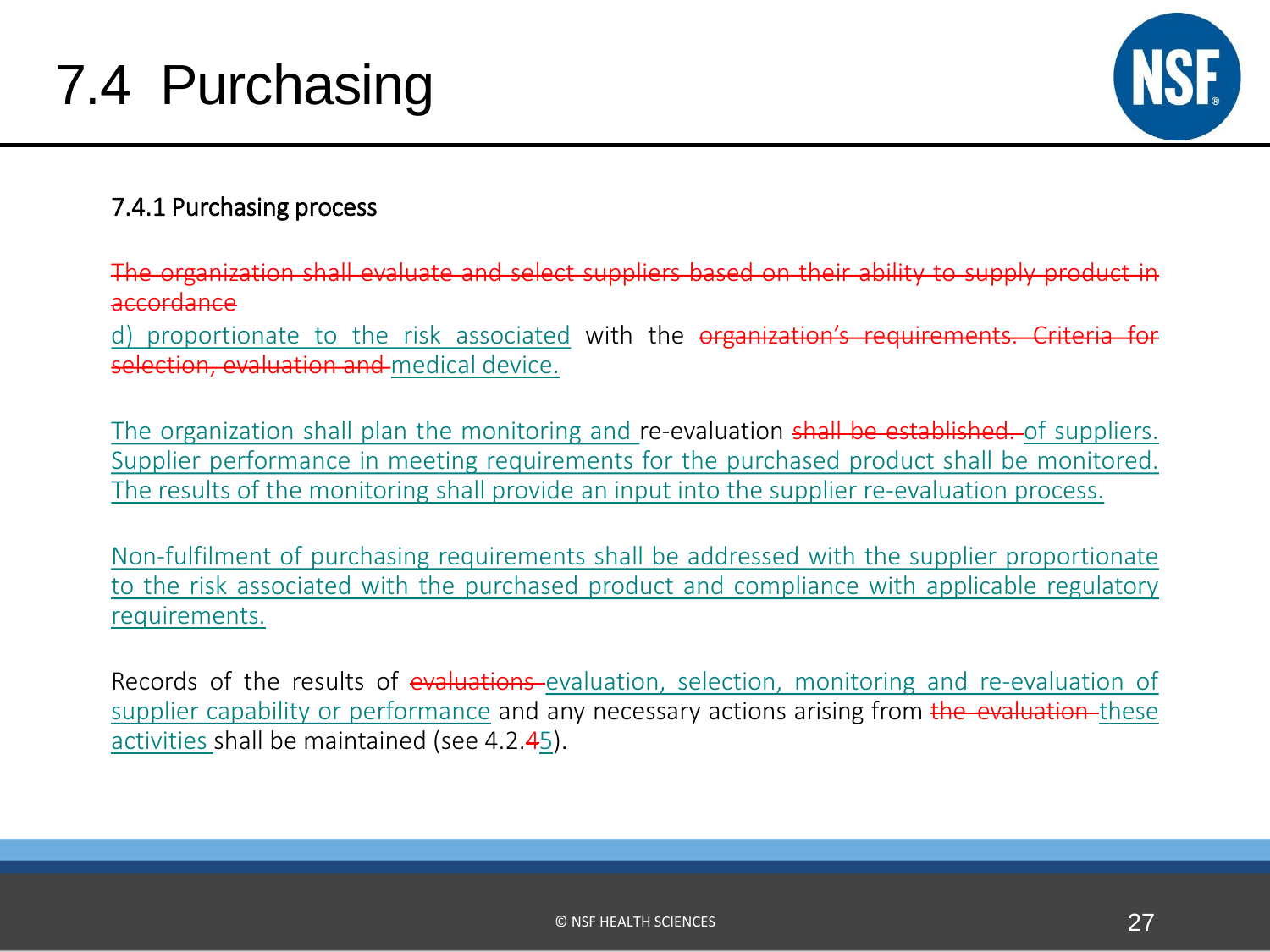

### 7.4.2 Purchasing information

Purchasing information shall include, as applicable, a written agreement that the supplier notify the organization of changes in the purchased product prior to implementation of any changes that affect the ability of the purchased product to meet specified purchase requirements.

To the extent required for traceability given in 7.5.*3.2*9, the organization shall maintain relevant purchasing information*, i.e.* in the form of documents (see 4.2.*3*4) and records (see 4.2.*4*5).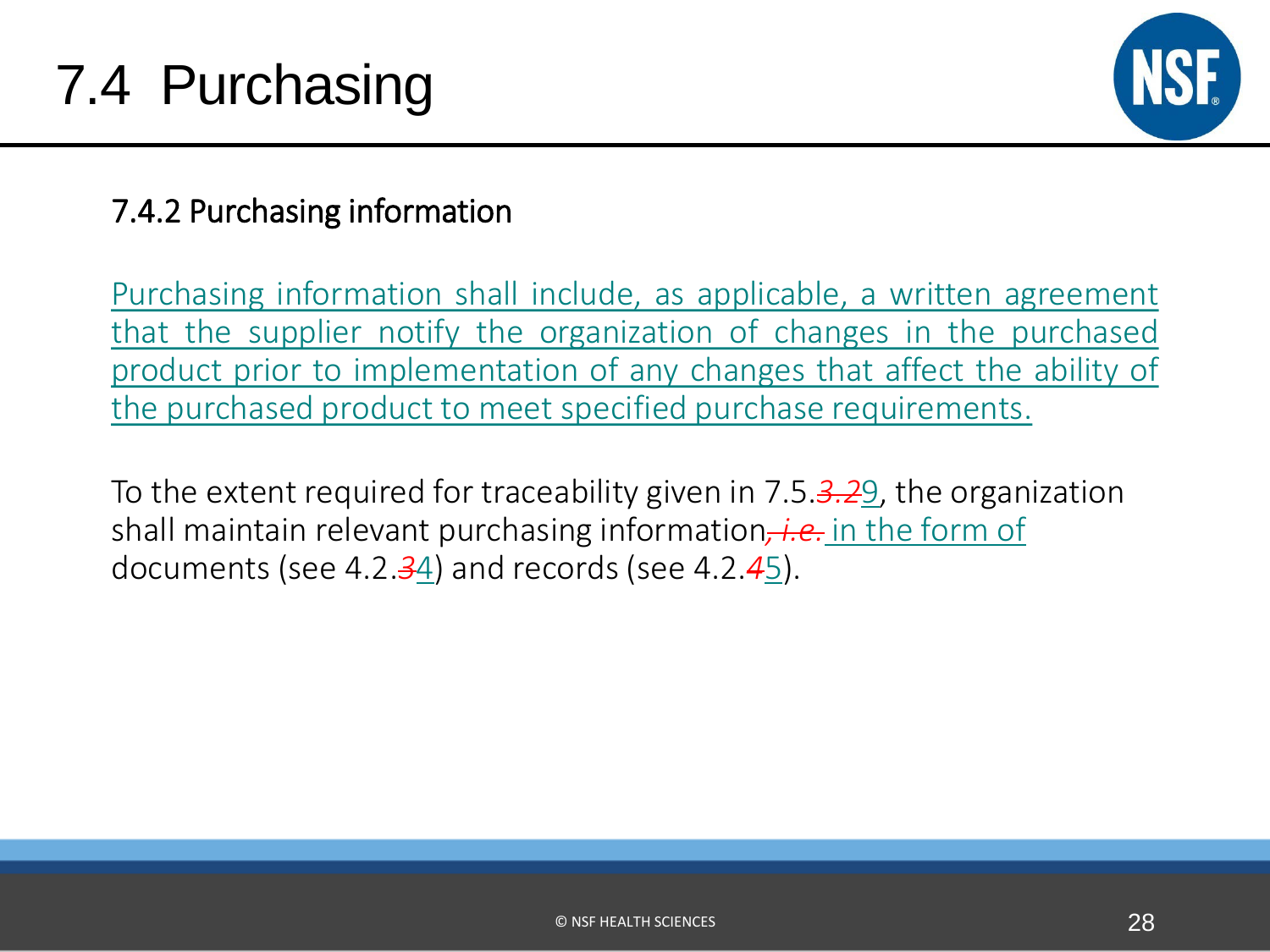

### 7.4.3 Verification of purchased product

The organization shall establish and implement the inspection or other activities necessary for ensuring that purchased product meets specified purchase requirements purchasing requirements. The extent of verification activities shall be based on the supplier evaluation results and proportionate to the risks associated with the purchased product.

Where-When the organization becomes aware of any changes to the purchased product, the organization shall determine whether these changes affect the product realization process or the medical device.

When the organization or its customer intends to perform verification at the supplier's premises, the organization shall state the intended verification arrangements activities and method of product release in the purchasing information.

Records of the verification shall be maintained (see 4.2.*4*5).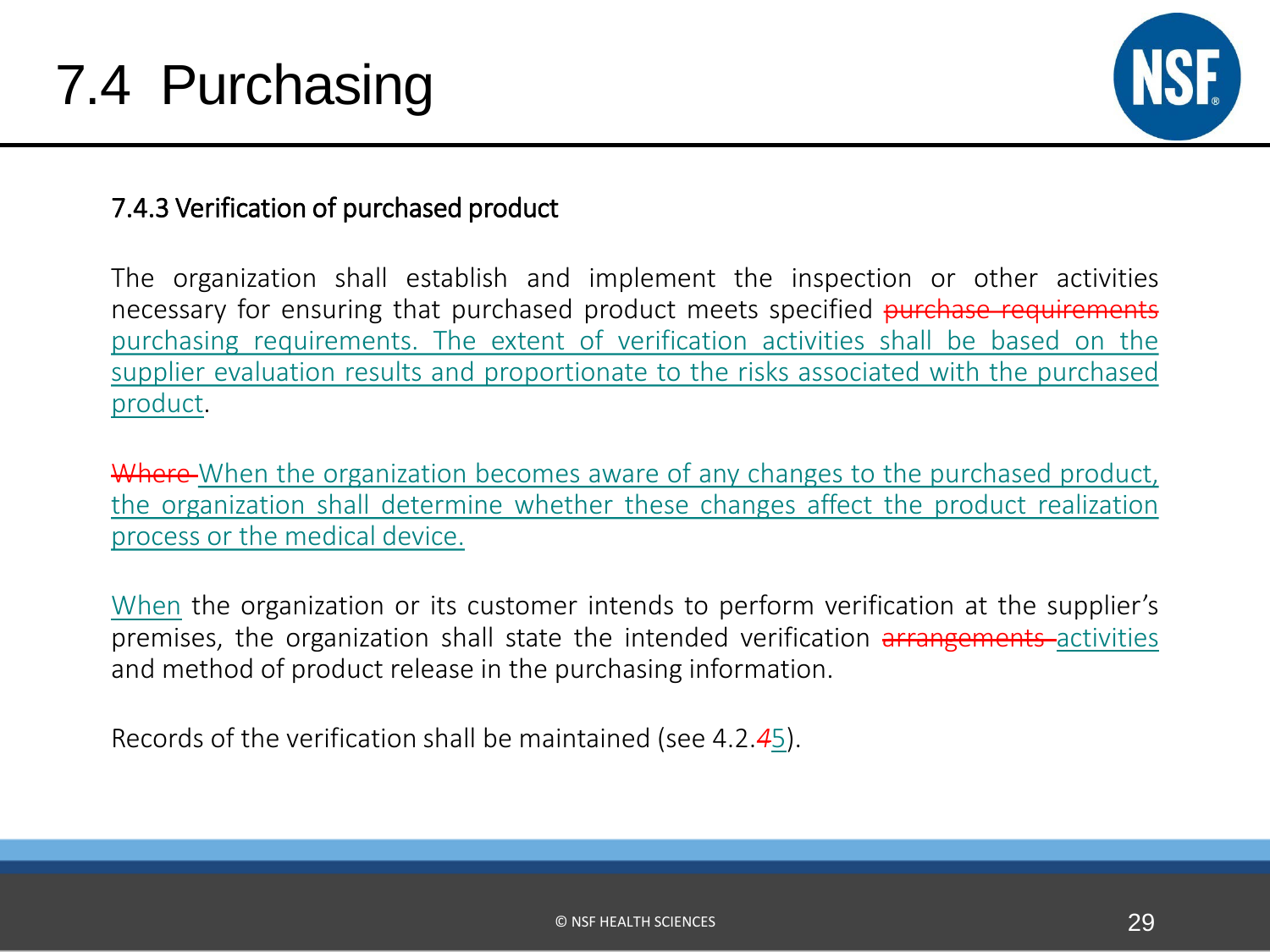## 7.5 Production and service provision



#### 7.5.4 Servicing activities

If servicing of the medical device is a specified requirement, the organization shall *establish documented* document servicing procedures, *work instructions and* reference materials, and reference *measurement procedures* measurements, as necessary, for performing servicing activities and verifying that *they meet the specified* product requirements are met.

The organization shall analyse records of servicing activities carried out by the organization or its supplier:

a)to determine if the information is to be handled as a complaint;

b)as appropriate, for input to the improvement process.

Records of servicing activities carried out by the organization or its supplier shall be maintained (see 4.2.*4*5).

*NOTE Servicing can include, for example, repair and maintenance.*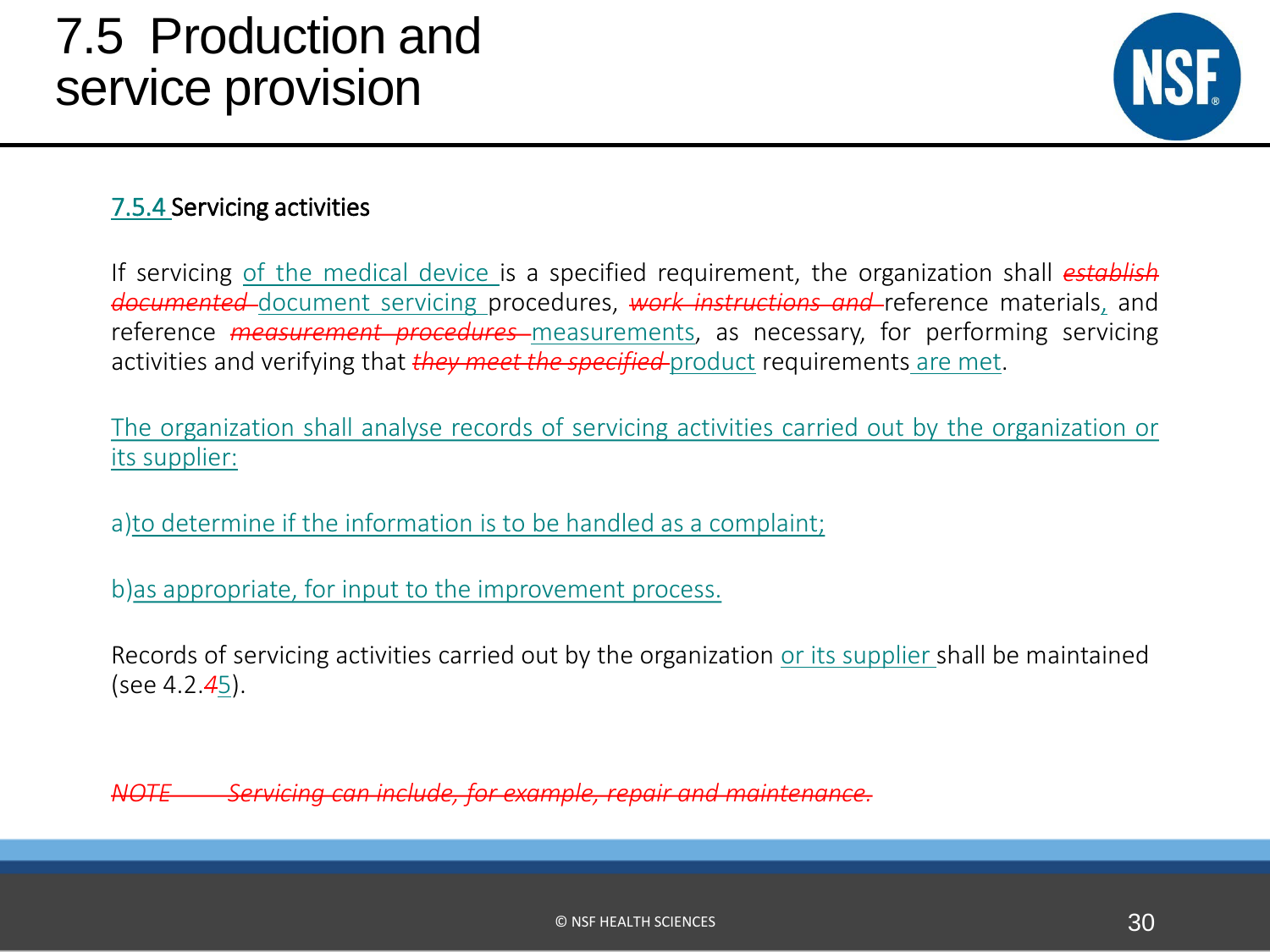## 7.5 Production and service provision



#### 7.5.11 Preservation of product

The organization shall *establish documented* document procedures *or documented work instructions* for preserving the conformity of product to requirements during *internal* processing *and delivery to the intended destination.*

This preservation shall include identification, storage, handling, packaging, storage and protection-distribution. Preservation shall also-apply to the constituent parts of a product medical device.

The organization shall *establish documented procedures or documented work instructions for the control of product with a limited shelf-life or requiring special storage* protect product from alteration, contamination or damage when exposed to expected conditions*. Such* and hazards during processing, storage, handling, and distribution by:

- a) designing and constructing suitable **packaging and shipping containers**;
- b) documenting requirements for special *storage* conditions needed if packaging alone cannot provide preservation.

If special conditions are required, they shall be controlled and recorded (see 4.2.*4*5).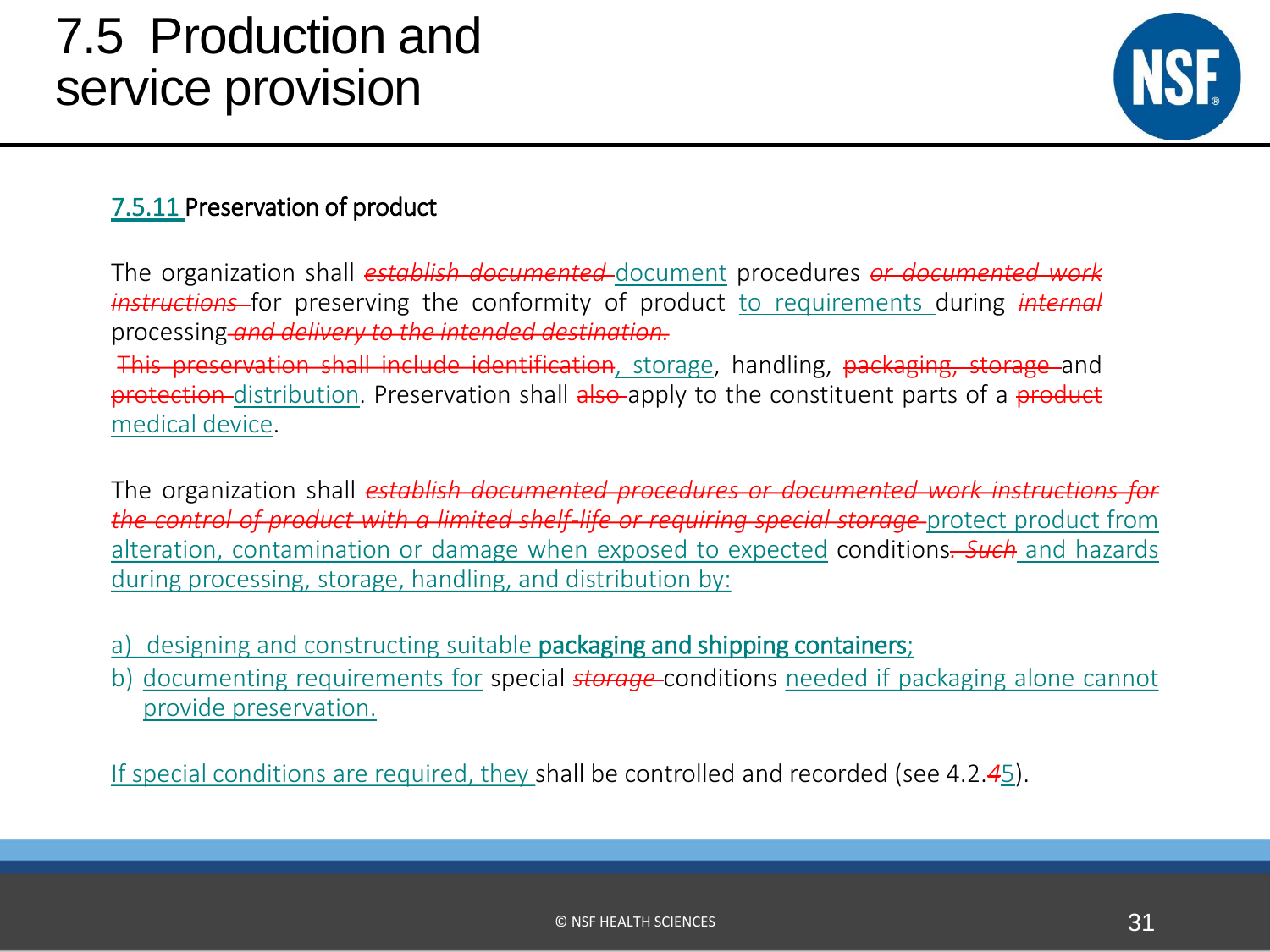

### 8.2.1 Feedback

As one of the measurements of the *performance* effectiveness of the quality management system, the organization shall gather and monitor information relating to whether the organization has met customer requirements.

The methods for obtaining and using this information shall be determined documented.

The organization shall *establish a documented procedure* document procedures for *a* the feedback *system [see 7.2.3 c)]*process. This feedback process shall include provisions to *provide early warning of quality problems and for* gather data from production as well as post-production activities.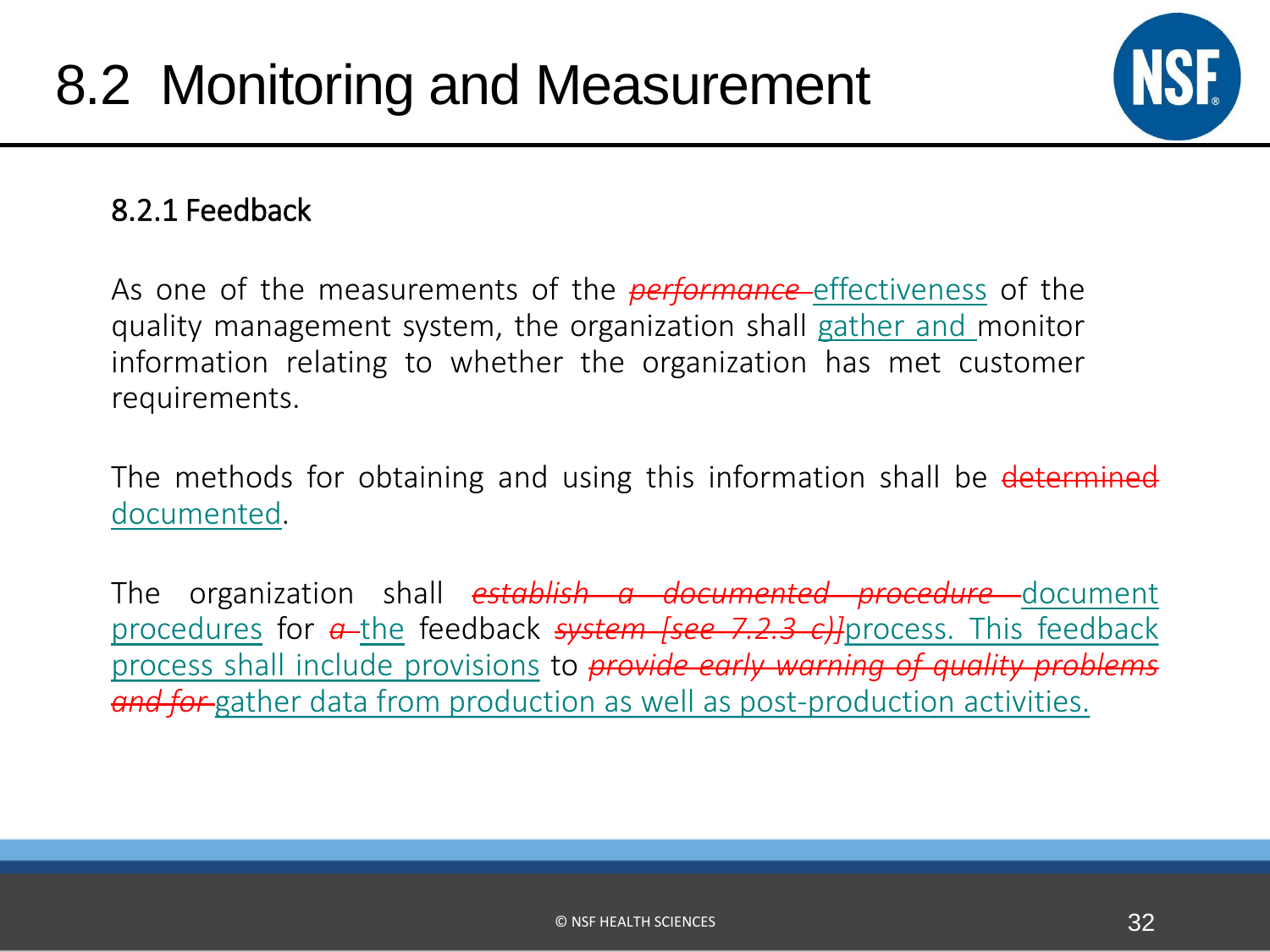

### 8.2.1 Feedback

The information gathered in the feedback process shall serve as potential input into **the corrective**-risk management for monitoring and *preventive action* maintaining the product requirements as well as the product realization or improvement processes *(see 8.5.2 and 8.5.3).*.

If *national or regional regulations* applicable regulatory requirements require the organization to gain specific experience from *the* post-production *phase* activities, the review of this experience shall form part of the feedback *system (see 8.5.1).*process.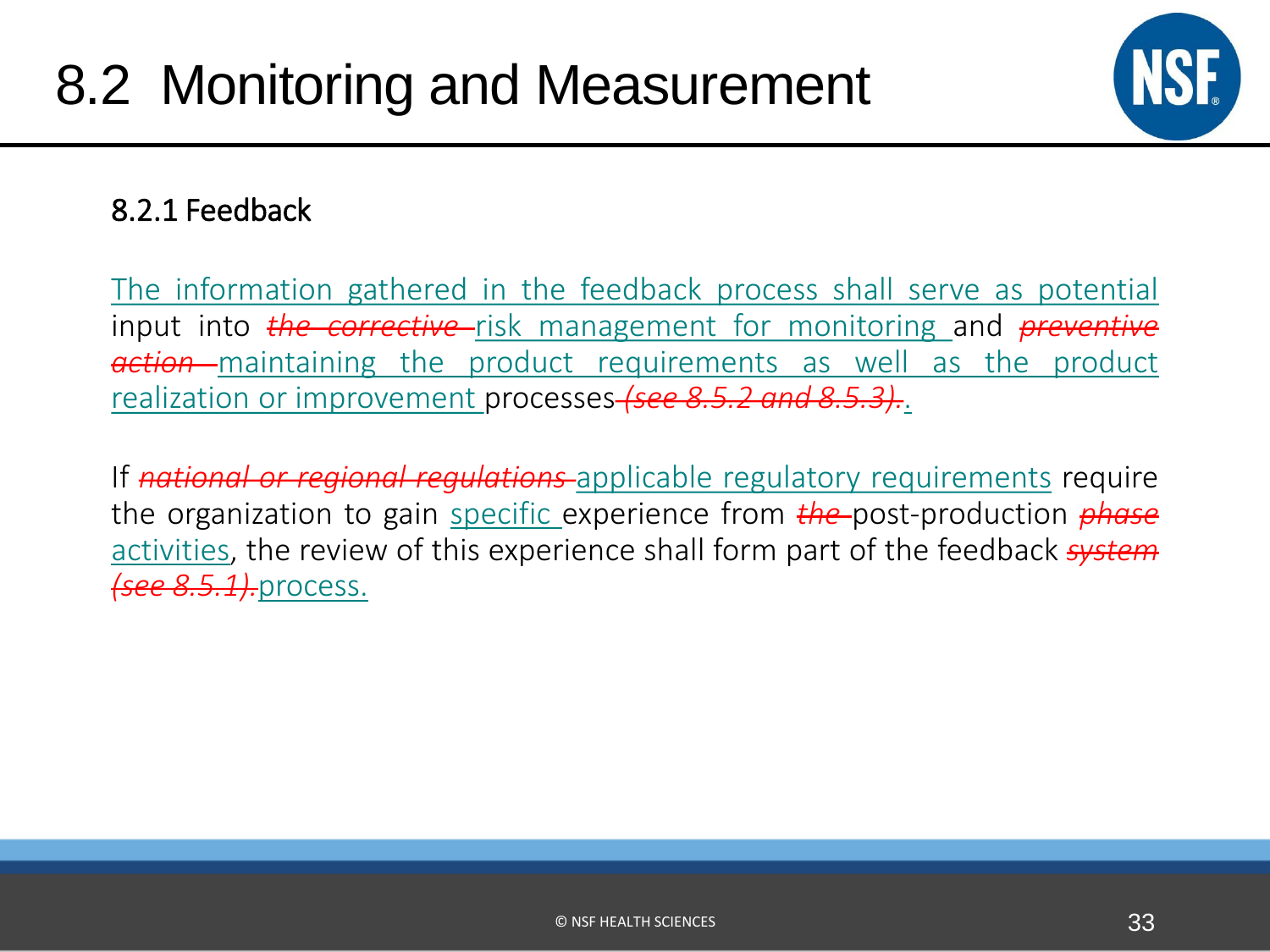

### 8.2.2 Complaint handling

The organization shall document procedures for timely complaint handling in accordance with applicable regulatory requirements.

These procedures shall include at a minimum requirements and responsibilities for:

a) receiving and recording information;

b) evaluating information to determine if the feedback constitutes a complaint;

c) investigating complaints;

d) determining the need to report the information to the appropriate regulatory authorities;

e) handling of complaint-related product;

f) determining the need to initiate corrections or corrective actions.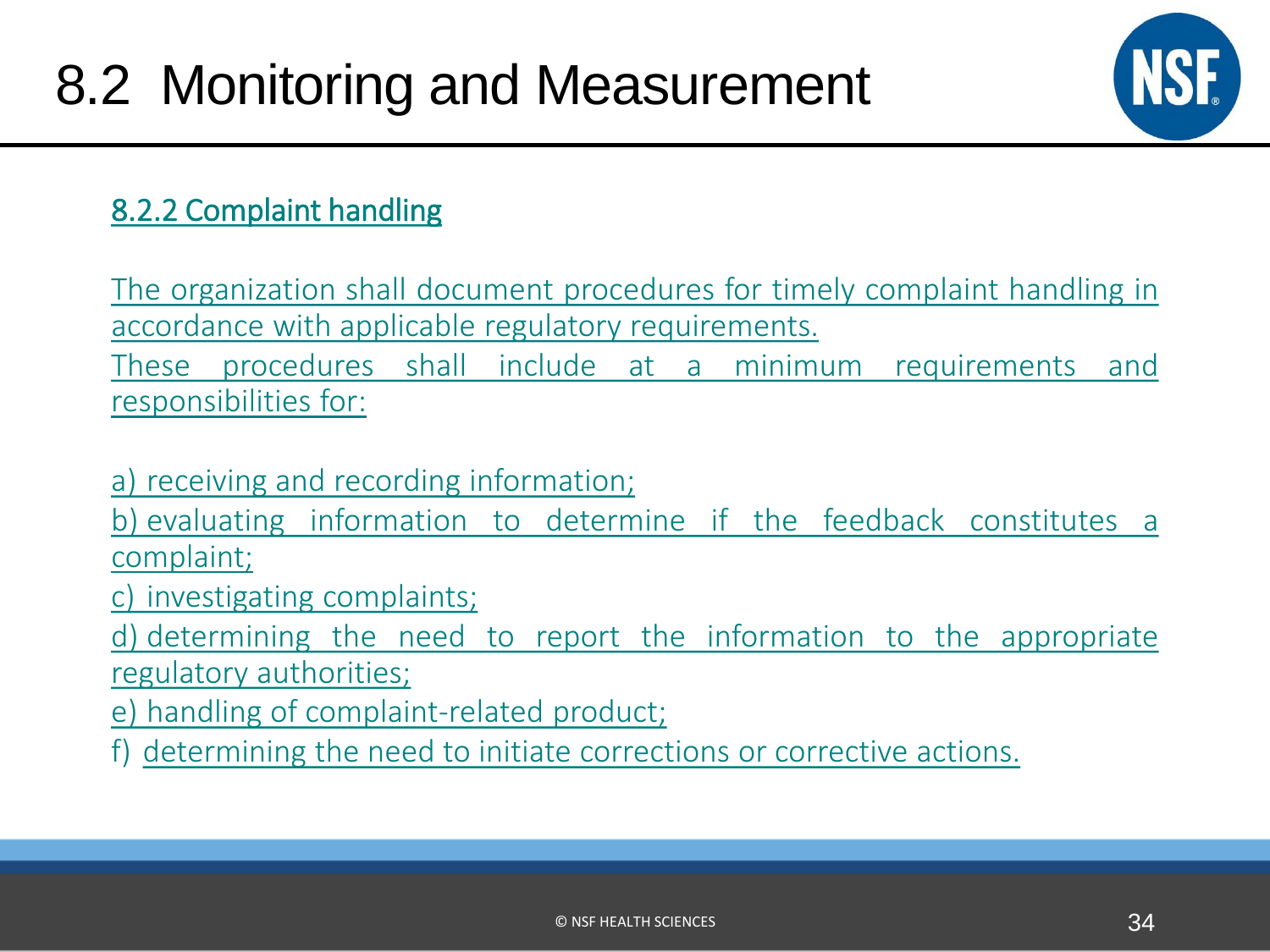

### 8.2.2 Complaint handling

If any complaint is not investigated, justification shall be documented. Any correction or corrective action resulting from the complaint handling process shall be documented.

If an investigation determines activities outside the organization contributed to the complaint, relevant information shall be exchanged between the organization and the external party involved.

Complaint handling records shall be maintained (see 4.2.5).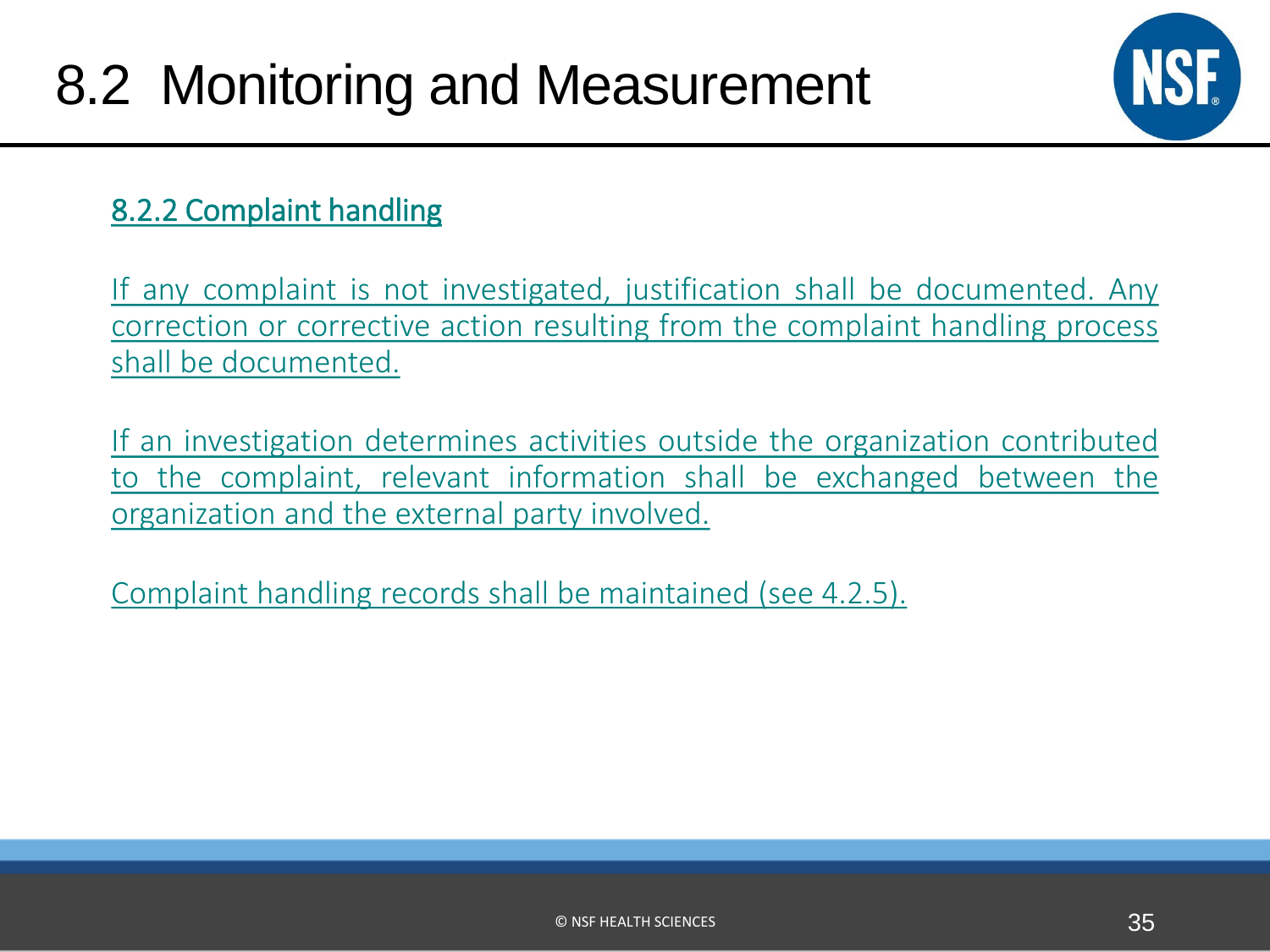

### 8.2.3 Reporting to regulatory authorities

If applicable regulatory requirements require notification of complaints that meet specified reporting criteria of adverse events or issuance of advisory notices, the organization shall document procedures for providing notification to the appropriate regulatory authorities.

Records of reporting to regulatory authorities shall be maintained (see 4.2.5).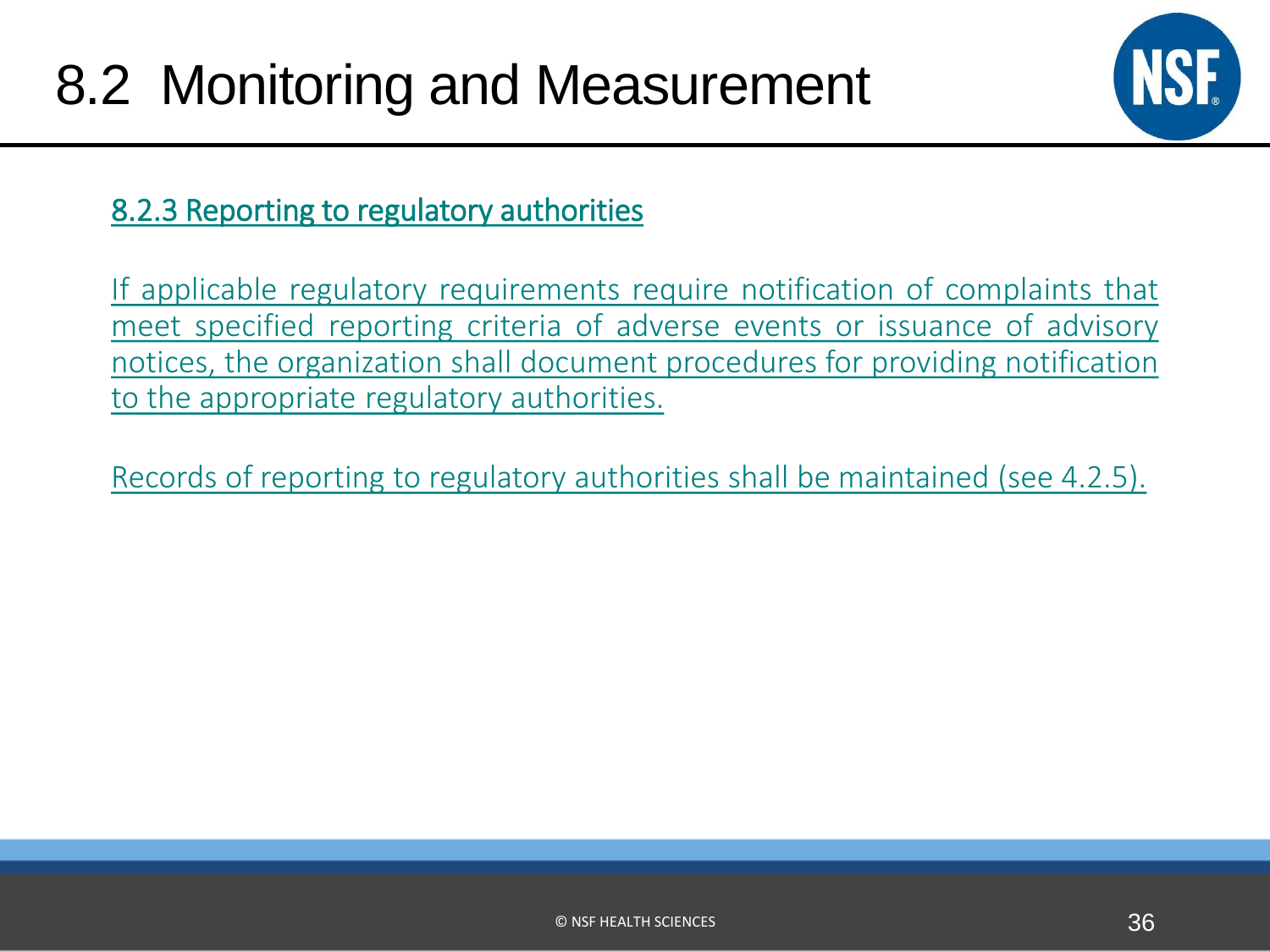# **ISO 13485:2016 Timeline**



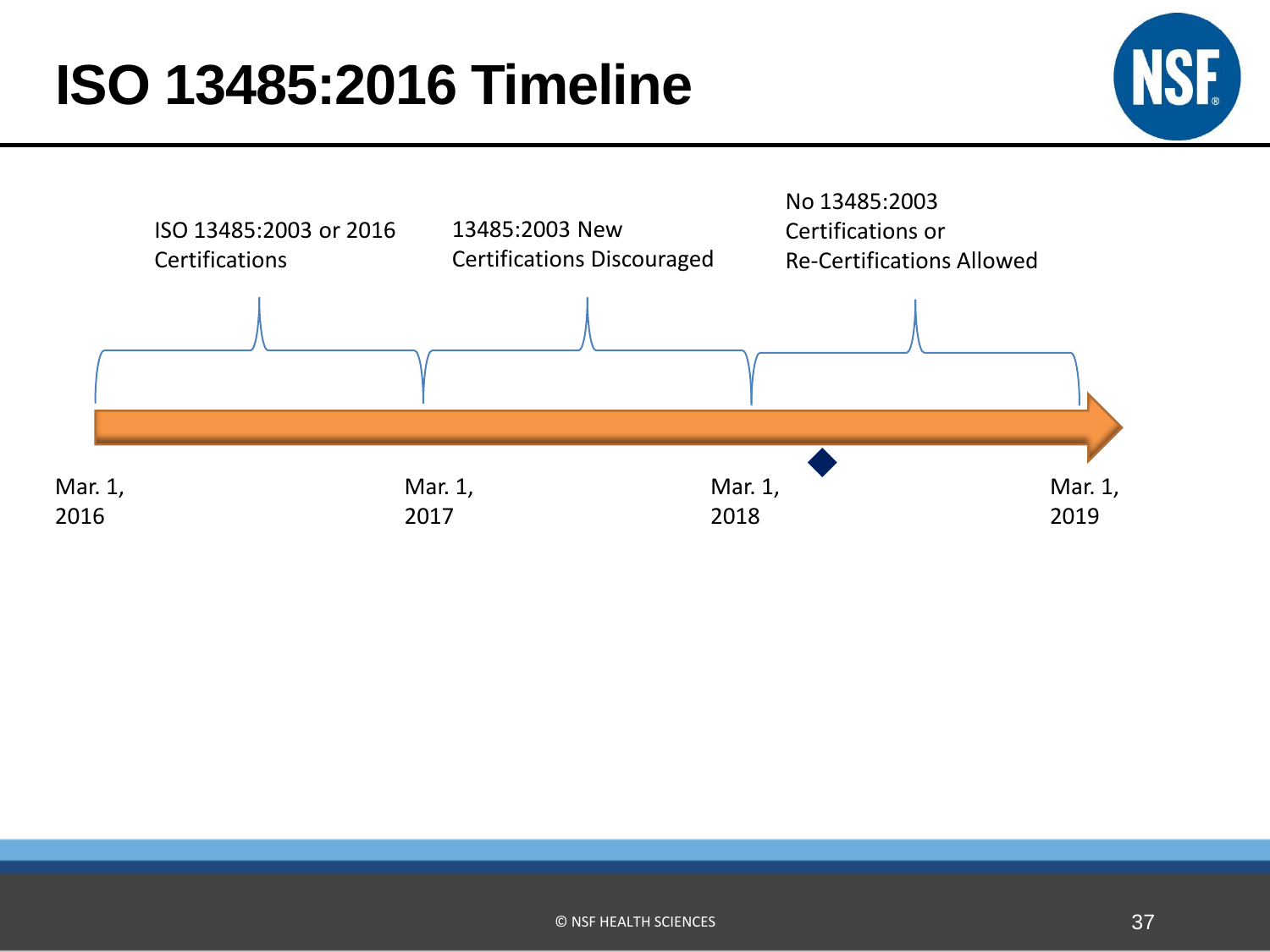

ISO 13485:2016 is the "backbone" of the MDSAP Audit Model

"Country-specific" regulatory requirements are audited at appropriate points during the audit of corresponding MDSAP processes and tasks

<https://www.fda.gov/downloads/MedicalDevices/InternationalPrograms/MDSAPPilot/UCM390382.pdf>

<https://www.fda.gov/downloads/MedicalDevices/InternationalPrograms/MDSAPPilot/UCM390383.pdf>

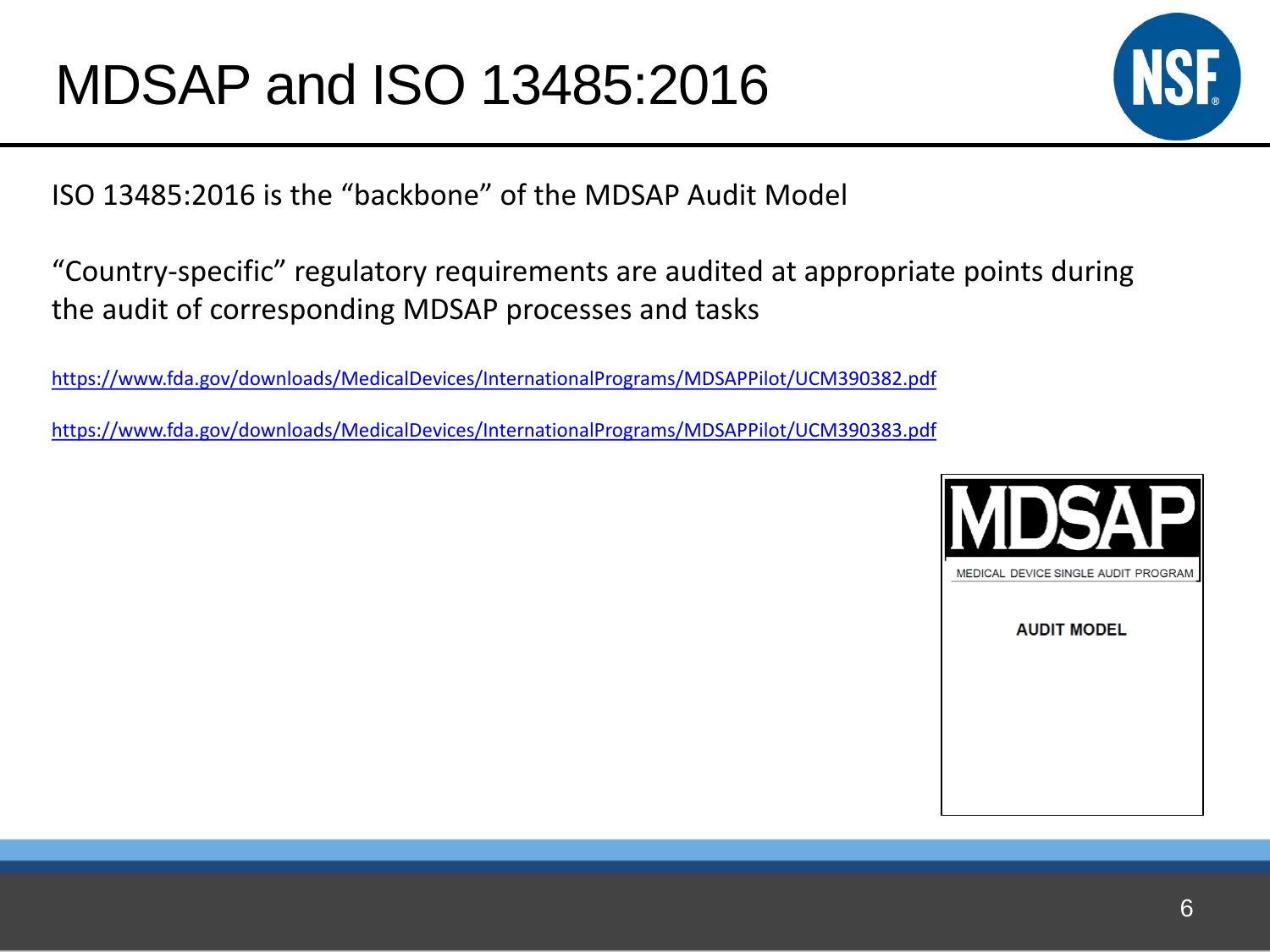

### **Notice: Transition Plan for the Medical Device Single Audit Program (MDSAP)** 04 December 2015

"MDSAP will replace the current Canadian Medical Devices Conformity Assessment System (CMDCAS) program, even in situations when a manufacturer intends to sell only in Canada. This implementation will begin at the conclusion of the Pilot on January 1, 2017, and will span a period of two years. During this two year period, Health Canada will accept certificates issued under both CMDCAS and MDSAP. As of January 1, 2019, only MDSAP certificates will be accepted."

[www.canada.ca/en/health-canada/services/drugs-health-products/medical-devices/activities/international/notice-transition-plan-medical-device-single-audit-program.html](http://www.canada.ca/en/health-canada/services/drugs-health-products/medical-devices/activities/international/notice-transition-plan-medical-device-single-audit-program.html)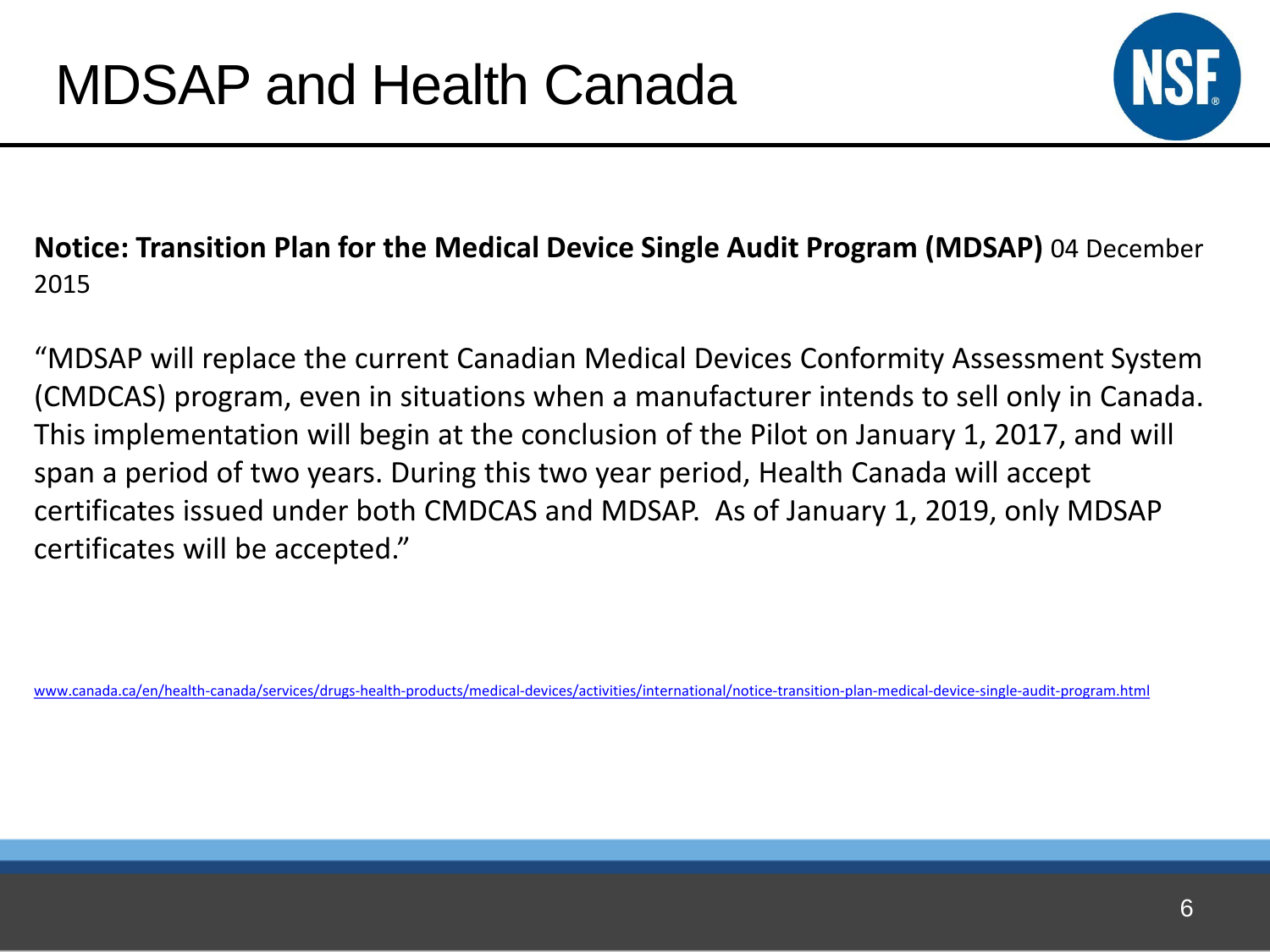